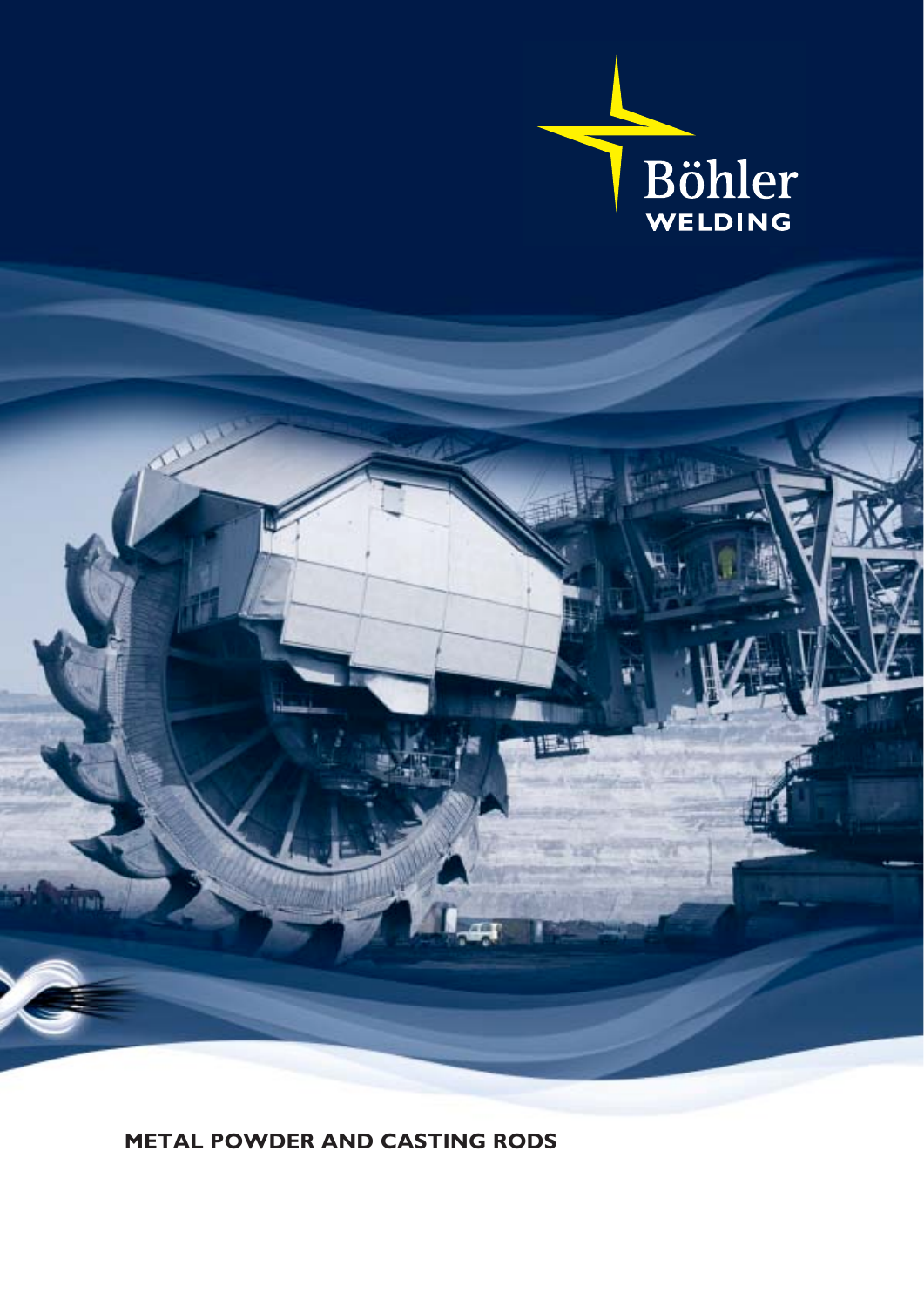Top blade, welded with BÖHLER metal powder Super DUR WC-P with the plasma transferred arc welding process. (RWE Rheinbraun AG)

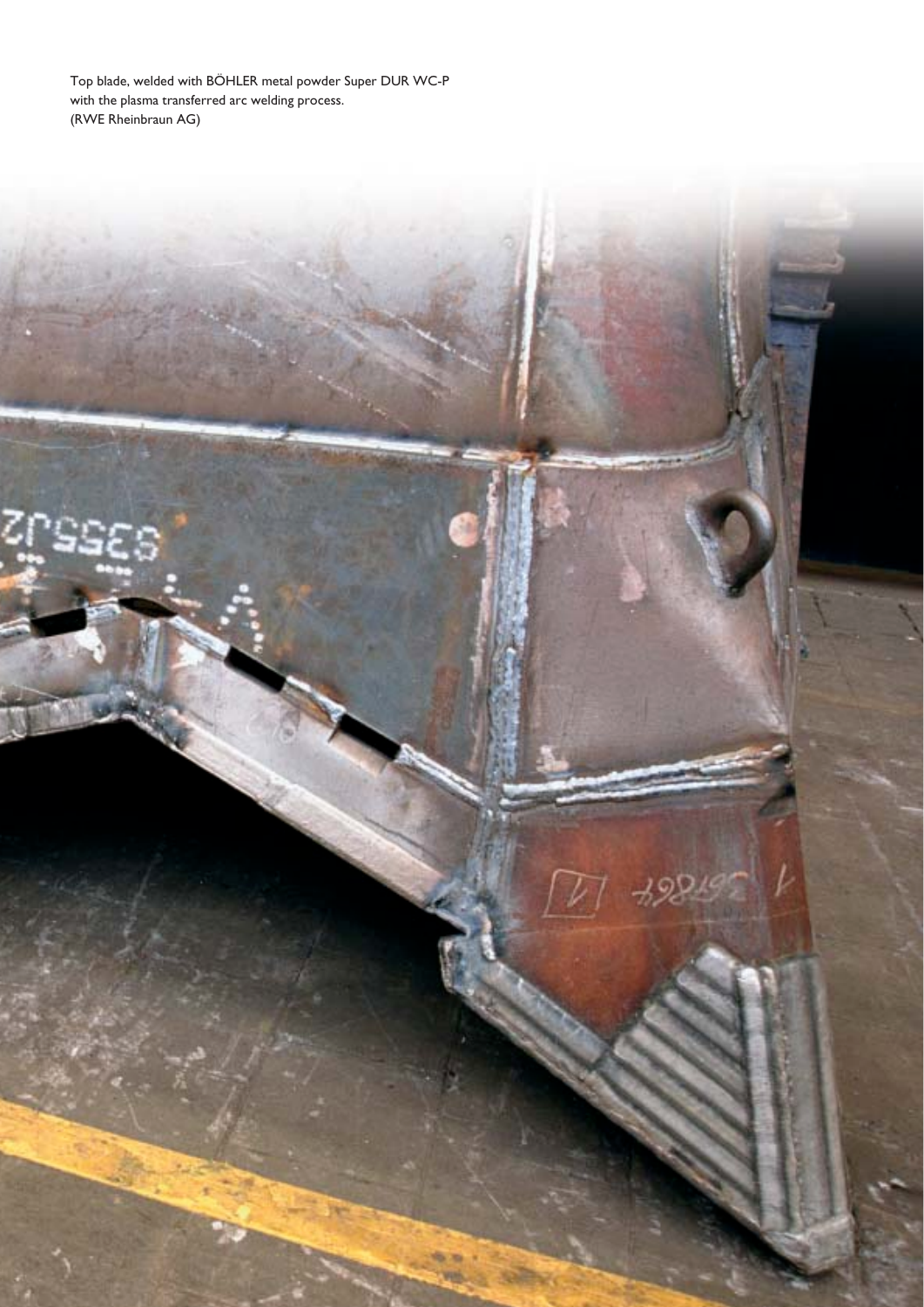### **Content**

| Everything under control: The know-how of metallurgy, production technology and welding technology 4                         |         |
|------------------------------------------------------------------------------------------------------------------------------|---------|
| Hardfacing and thermal spraying                                                                                              | 8       |
| Metal powder coating process                                                                                                 | 8       |
| Plasma transferred arc welding (PTA)                                                                                         | 8       |
| Flame spray welding                                                                                                          | 10      |
| <b>Flame spraying</b>                                                                                                        | $12 \,$ |
| Plasma and high-velocity flame spraying (HVOF)                                                                               | 14      |
| Hardfacing process with casting rods                                                                                         | 16      |
| Gas welding $(O/A)$                                                                                                          | 16      |
| TIG welding                                                                                                                  | 17      |
| Typical properties of metal powder coatings and hardfacing                                                                   | 18      |
| <b>Composition of BÖHLER metal powders</b>                                                                                   | 19      |
| Use of BÖHLER metal powders                                                                                                  | 20      |
| Deliverable grain sizes of BÖHLER metal powders                                                                              | 21      |
| <b>Composition of BÖHLER casting rods</b>                                                                                    | 22      |
| Use of BÖHLER casting rods                                                                                                   | 23      |
| Deliverable dimensions of BÖHLER casting rods                                                                                | 24      |
| Reference values for weld metal hardness at room temperature<br>and for elevated temperature hardness of the pure weld metal | 25      |
| <b>Physical properties</b>                                                                                                   | 26      |
| Thermal expansion                                                                                                            | 26      |
| Specific gravity, melting range and heat conductivity                                                                        | 26      |
| Properties of coatings with BÖHLER metal powders and casting rods                                                            | 27      |
| Corrosion behaviour of BÖHLER metal powders and casting rods                                                                 | 28      |
| Application of BÖHLER metal powders and casting rods                                                                         | 29      |
| <b>Practical tips regarding hardfacing</b>                                                                                   | 30      |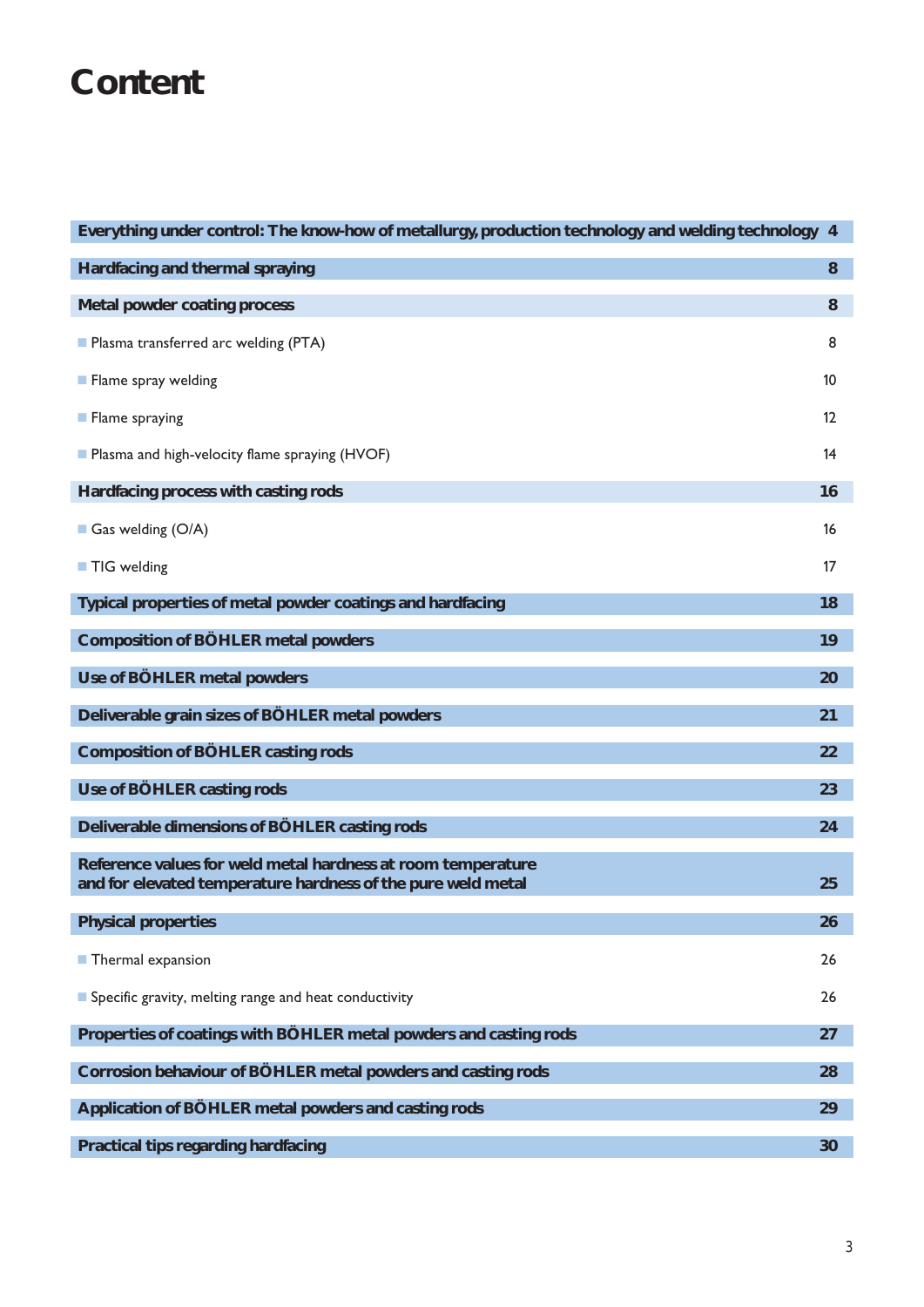### **Everything under control: The know-how of metallurgy, production technology and welding technology**

For more than 75 years the BÖHLER THYSSEN SCHWEISSTECHNIK Deutschland GmbH has dealt with the development and production of welding materials.

An important application area of welding engineering is overlay welding, e.g. to give a work piece surface a special wear and/or corrosion resistance.

BÖHLER offers a wide range of gas atomized metal powders and casting rods on Co, Ni and Fe basis, which are suitable for hardfacing and thermal spraying. These products are manufactured to the highest standards.

The starting point is the production of alloyed ingots manufactured in our steel foundry. This enables us to use our considerable experience gained over many years at an early stage of production.



Filling the liquid metal into the atomizing funnel.

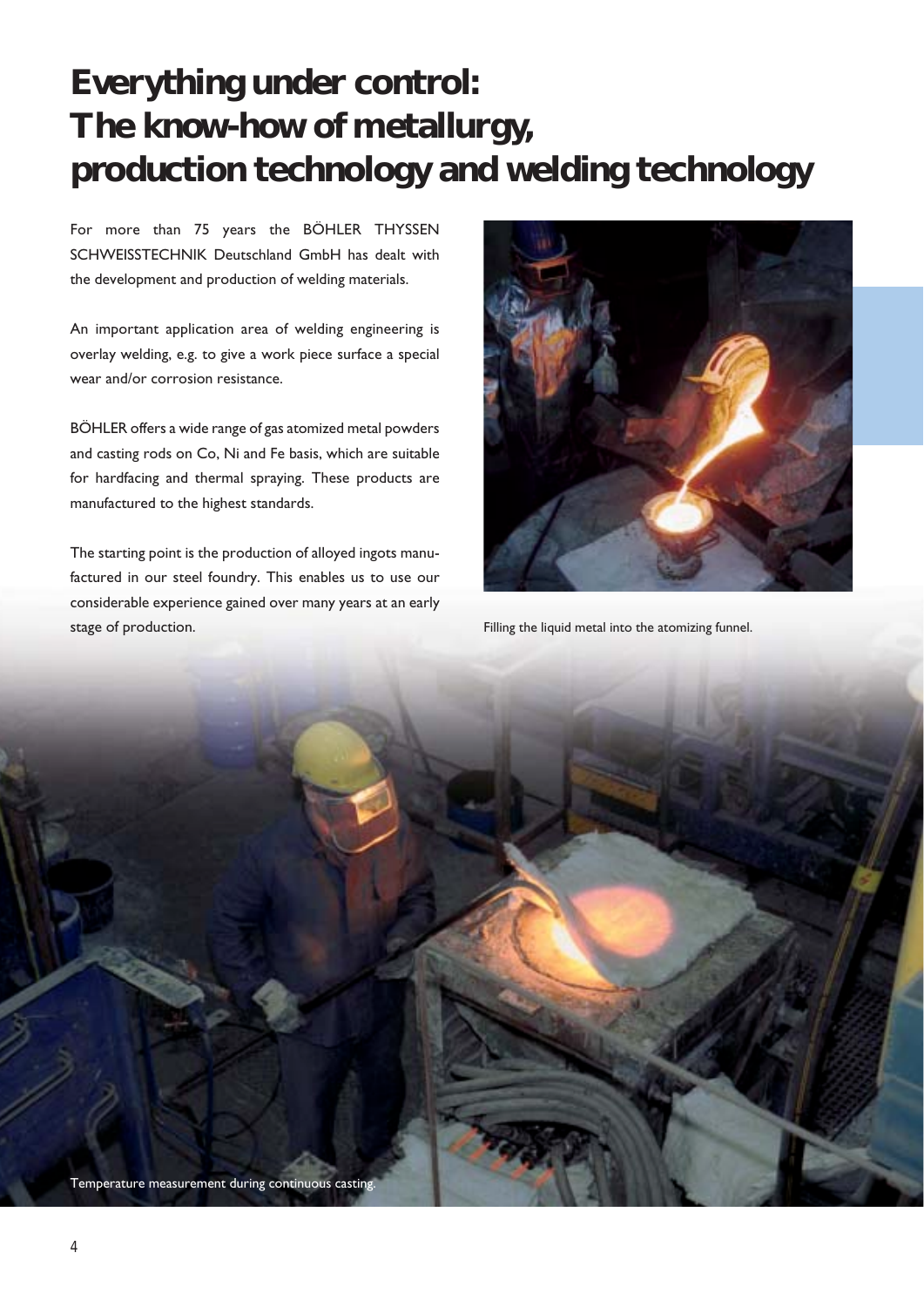

Wind screening for the powder grain size.

For the powder production the ingots are liquefied in an induction furnace and brought to the gas atomization plant. The atomizing process is carried out in a closed container where a stream of molten metal is atomized under high pressure with the aid of an inert gas, usually nitrogen. With this so-called gas atomization the speed of solidification is so slow that, during the time of the fall in the container, the drops formed during atomization are transformed into balls.

The globular form of the grains guarantees excellent flow behavior and thus, good controllability of the powder supply.

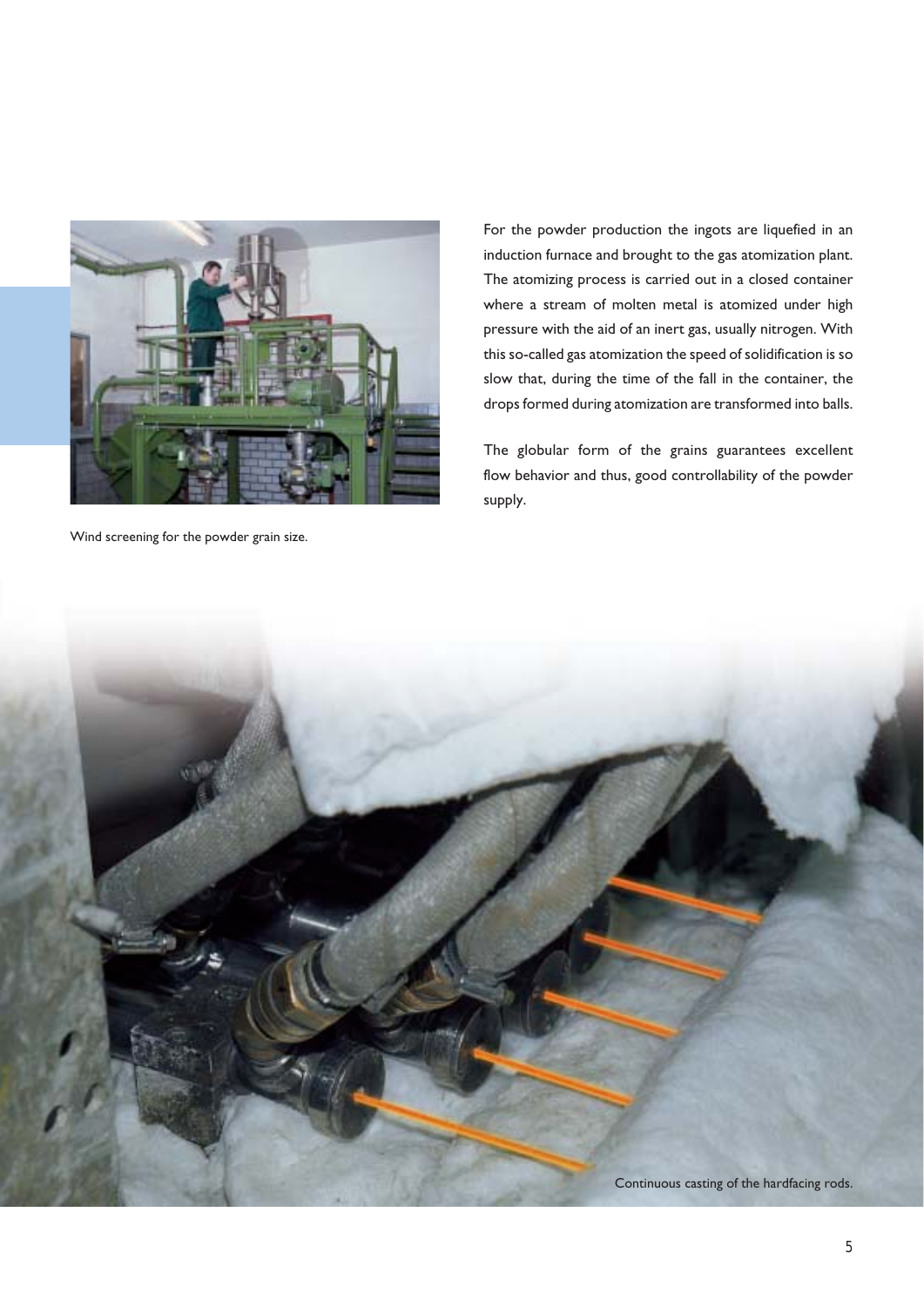The powder is also precipitated under inert gas. This guarantees that the powder cools down without harmful surface oxidation. Low oxygen contents of the metal powders are the result. It is necessary to screen the powder to the required grain size before using the powder for spraying, plasma transferred arc welding or sintering. This is done in modern screening units or air separators.

BÖHLER has a modern five-strand, horizontal continuous casting machine for the production of hardfacing rods. For this production, the ingots have to be liquefied in an induction furnace the molten metal is then decanted into a "Tundish". To reach the optimal weld ability of the qualities, the melt is washed during the process with shielding gas. The rods are straightened and then separated to the length requested by the customer. On request the surface of the rod can be ground.

The metal powders and casting rods are subjected to extensive quality controls. For determination of the chemical composition a laboratory with modern analytical equipment is used. Equipment for carrying out screen analyses as well as measurements of the flow rate, bulk density, hardness and mechanical technological properties is part of the standard equipment of the laboratory.

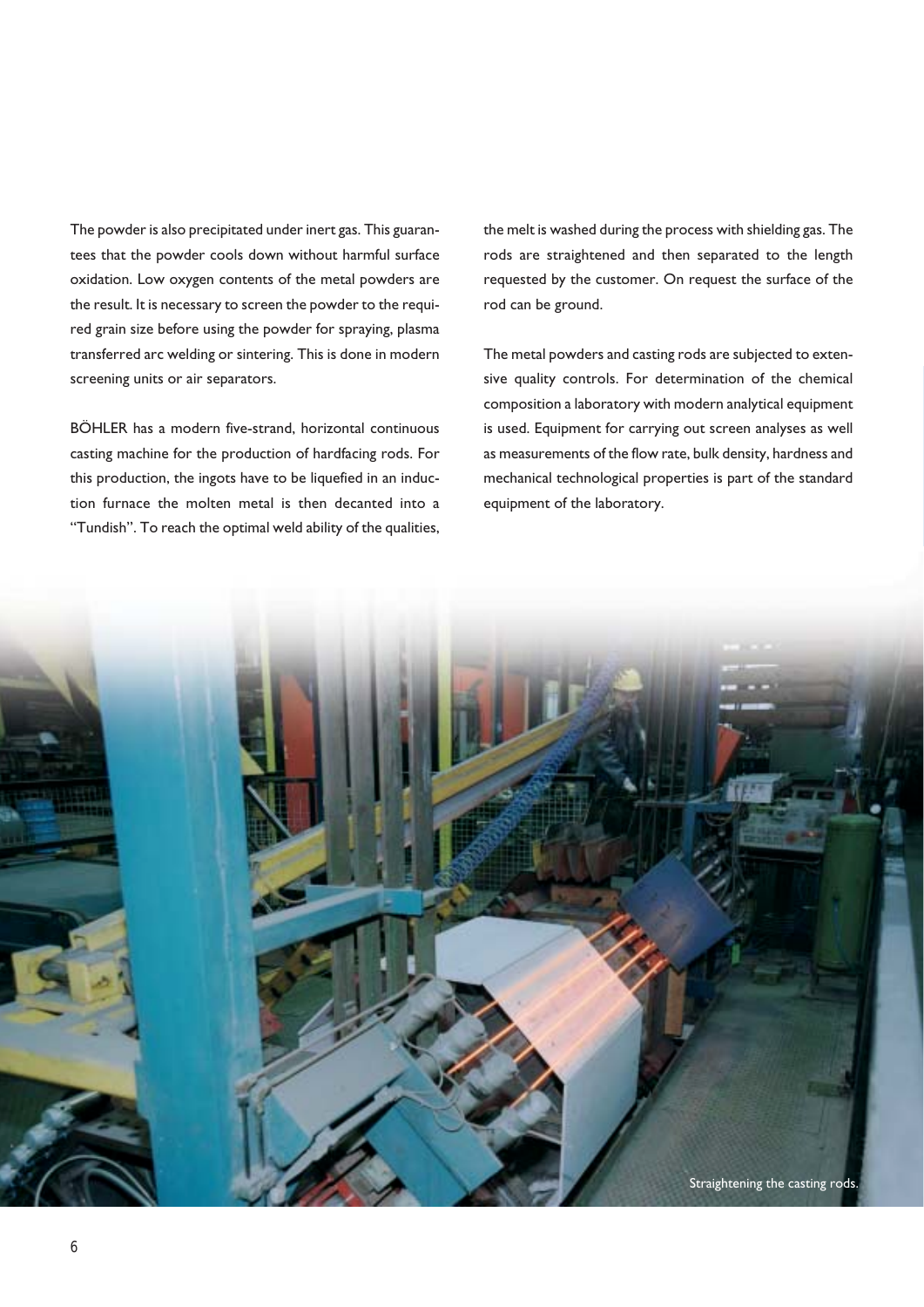

Screen analyses instrument to determine the powder grain size. <br>
Optical emission spectrometer (OES) for the



determination of the chemical analysis.



View through a scanning electron microscope of gas atomized spherical metal powder grains.

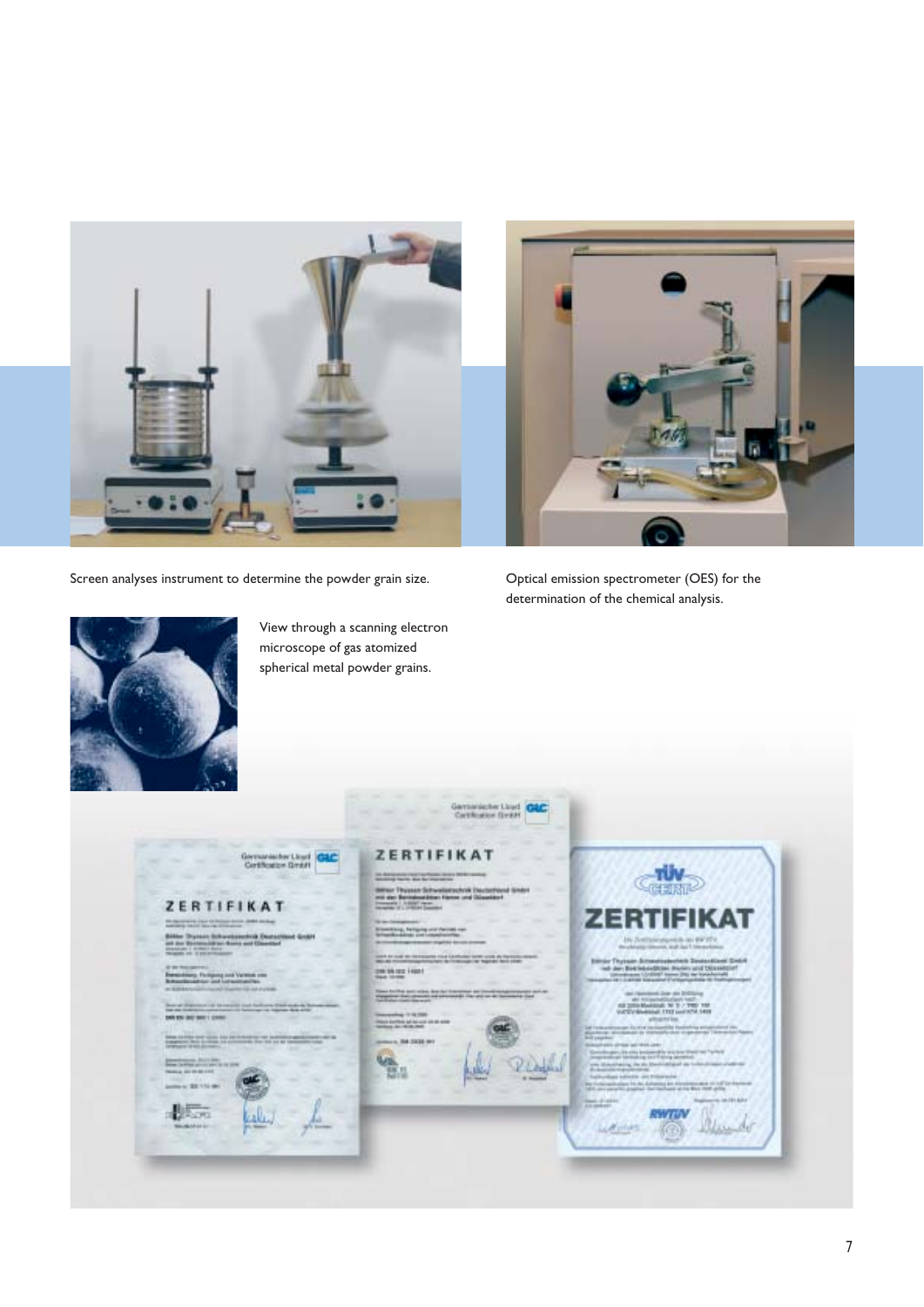### **Hardfacing and thermal spraying**

#### **Metal powder hardfacing process**

#### **Plasma transferred arc welding (PTA)**

This method is a plasma welding process with a continuous powder feeding. The powder feeding may be added separately as well as directly via the torch.

The arc is initiated between the tungsten electrode and the workpiece. It is ignited and stabilized simultaneously with the aid of a pilot arc between the tungsten electrode and the copper nozzle (anode). Main arc and pilot arc are supplied independently from their own power source. The tungsten electrode is enveloped in argon as a centre gas. Within the arc, the argon is ionized forms a plasma with high beam energy. Argon shielding gas is supplied via the outer nozzle. This shielding gas protects the molten pool against the ingress of oxygen. The powder supply to the arc is carried out via a mechanical metering device. Argon is used as a carrier gas for the powder. The powder grains can pass into the molten pool either in solid or molten form. This depends upon the size, the shape and the quantity of the grains, the thermo-physical properties of the powder and the plasma, as well as upon the transfer time of the powder grains in the plasma.

Plasma transferred arc welding has gained increasing significance in recent years. This process facilitates a build-up of powder alloys, which in the form of rods or wire, are difficult to produce or often cannot be produced. The advantages of plasma powder transferred arc welding is the precise adjustment of the penetration depth and the build-up thickness (dilution) as well as the high energy density of the plasma arc. Because of the continuous addition of powder, buildup welds of uniformity and low porosity are produced so that, in respect of mass production, a high degree of automation is possible.



Schematic diagram of a torch for plasma transferred arc welding.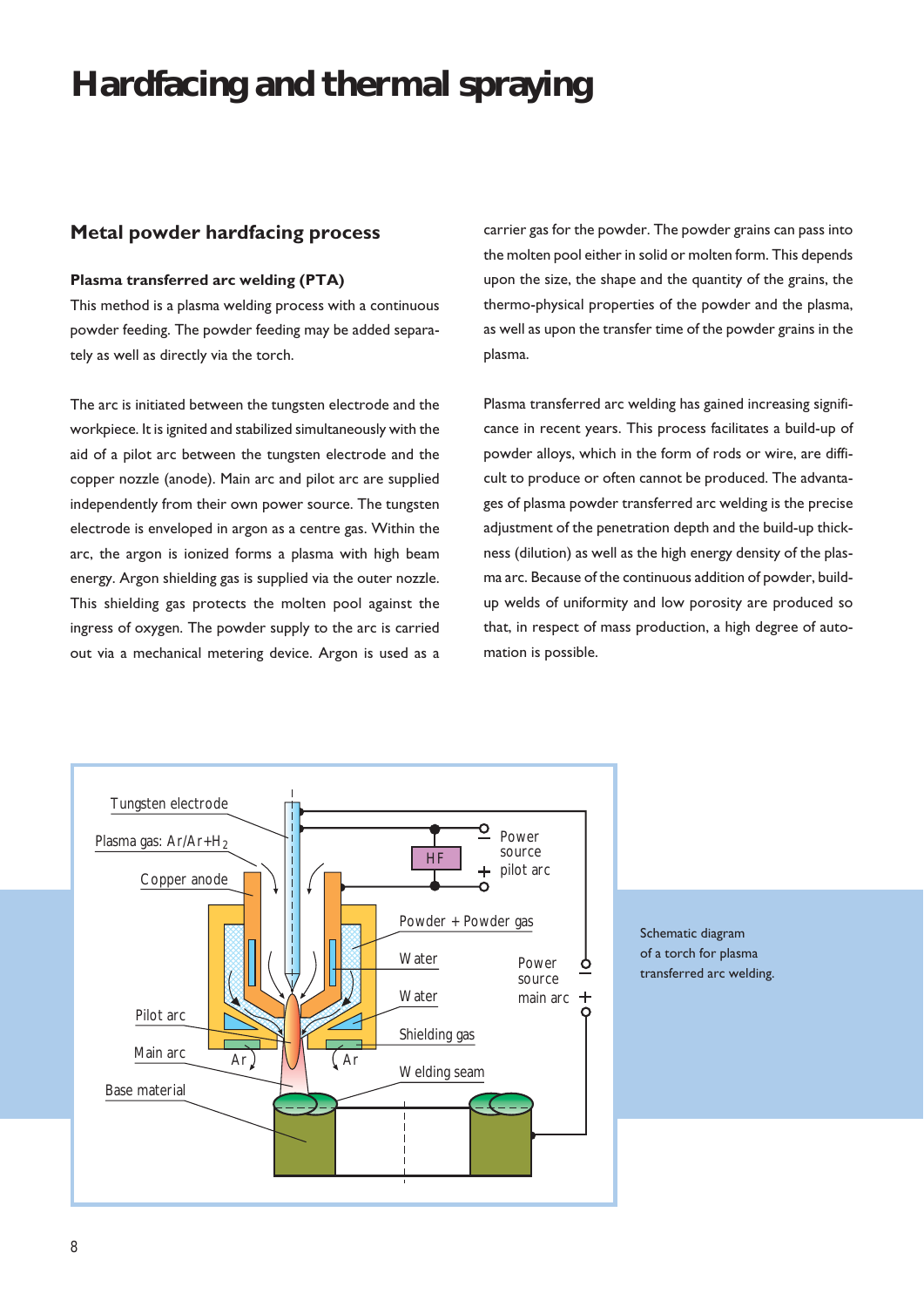BÖHLER metal powders are used for hardfacing of bearing and sealing surfaces of gas, water, steam and acid fittings, also valve production for vehicle and shipping engines as well as for highly stressed and wear resistant hardfacing on hotwork, crushing, stirring, extracting and drilling tools.

The preheat and intermediate layer temperatures during the plasma transferred arc welding are dependant on the base material, the size of the workpiece and the number of layers.



Plasma transferred arc welding of a continuous casting roll for

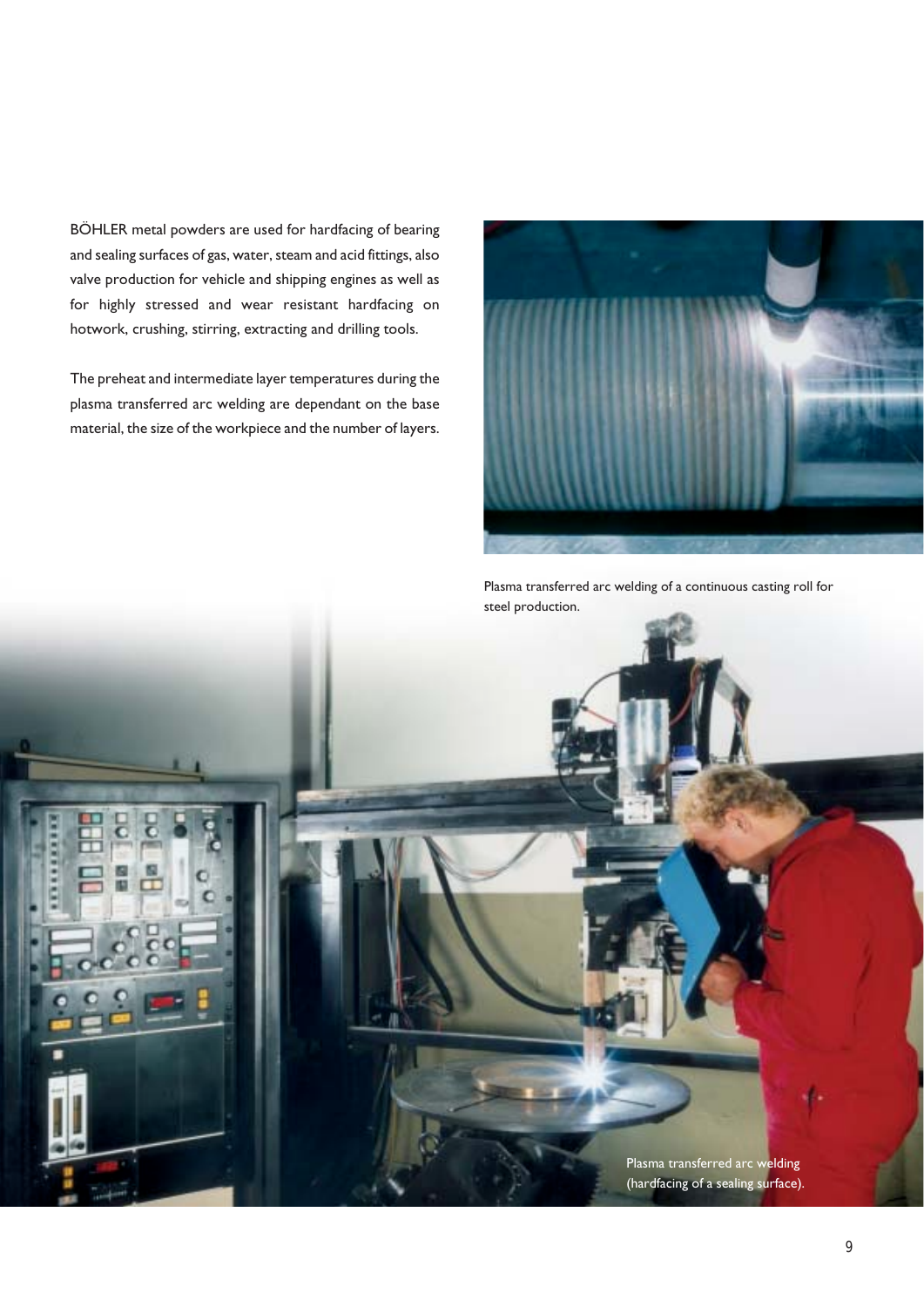#### **Flame spray welding**

Flame spray welding is a surface coating process. From a short distance, via a torch the metal powder is sprayed onto the base material and simultaneously fused. This produces fusion between the sprayed layer and the base material comparable to welding.

With flame spray welding, the surface of the workpiece has to be cleaned thoroughly of rust, grease and oil. The roughening of the metallically clean surface should be effected by blasting or rough grinding in order to facilitate a good bond of the sprayed layer. Spraying should immediately be carried out after surface preparation.

This method is suitable for applying thin layers to small areas, edges and repair work. Low and high alloy steels, stainless steels, cast steels, malleable cast iron, flake and spheroidal graphite cast iron can be sprayed. Powder based on with additions of Cr-Si-B and powder-mix qualities are available.



Flame spray welding with BÖHLER metal powder Niborit 4-P.



Schematic representation of the flame spray welding.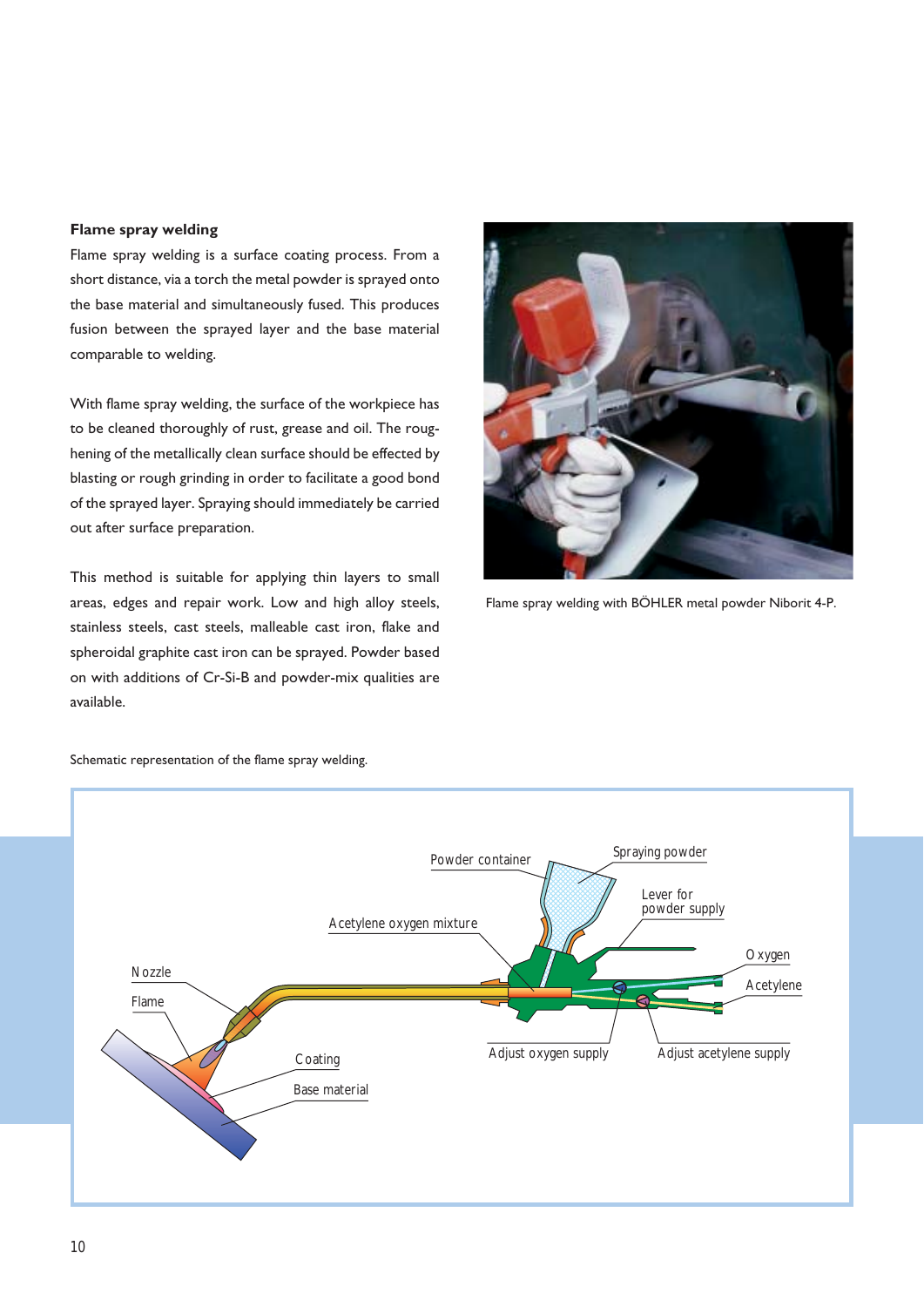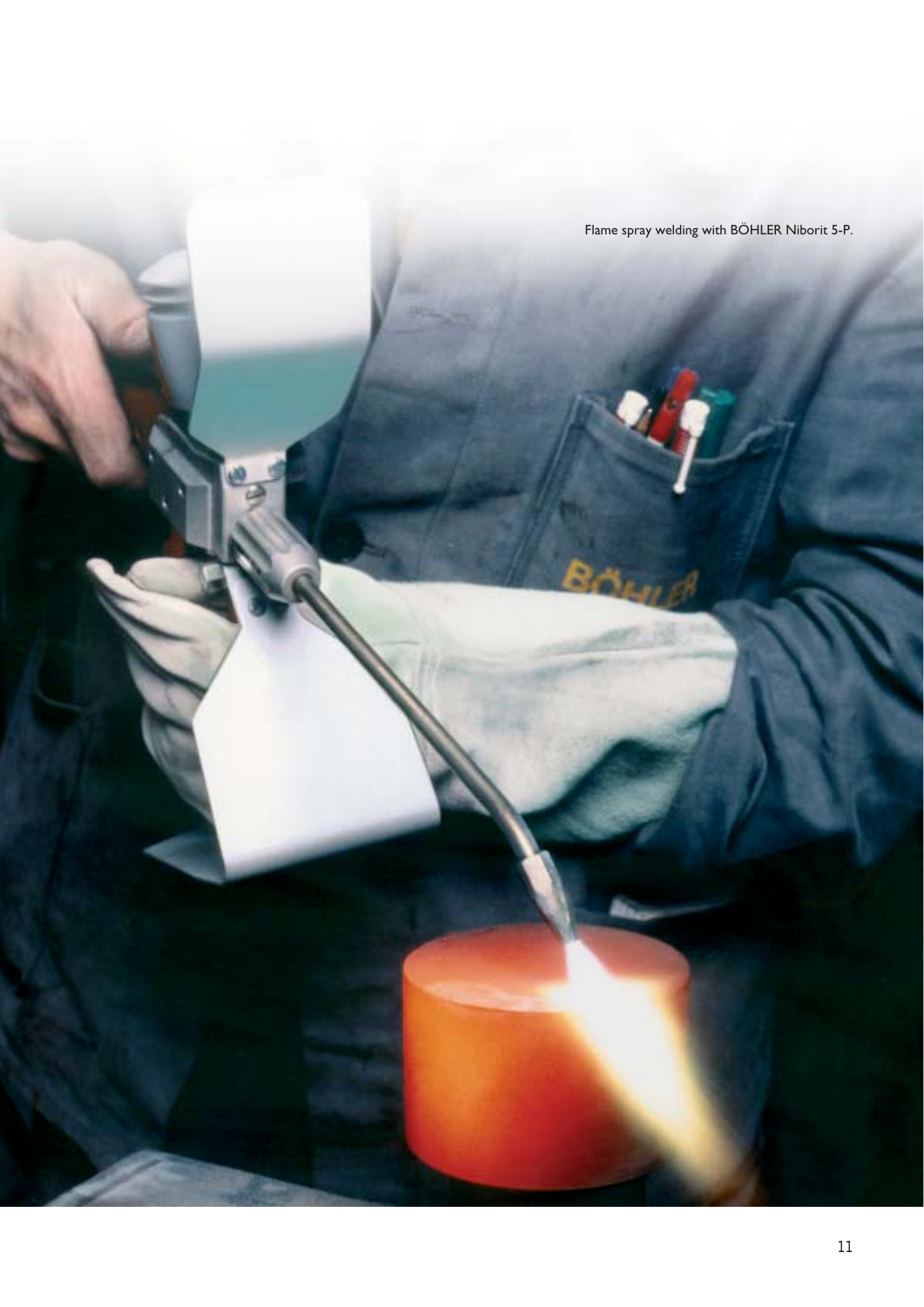#### **Flame spraying**

Powder flame spraying is a coating process, during which the spraying powder is melted by means of an oxy-fuel gas flame and sprayed onto the surface of the workpiece. This process is based upon a flame temperature of about 3,100 °C. The powder particles reach a speed up to 250 m/s, depending on particle size, spraying distance and operational data of the spray gun. Whilst passing through the flame, the powder particles should be in a melted and/or plastic condition.

Powder flame spraying can be divided into two processes:

- Powder flame spraying without secondary thermal treatment (cold spraying process)
- Powder flame spraying with subsequent fusing-in (melt fusion)

With flame spraying the surface of the workpiece has to be cleaned thoroughly of rust, grease and oil before the real base preparation. The roughening of the metallically clean

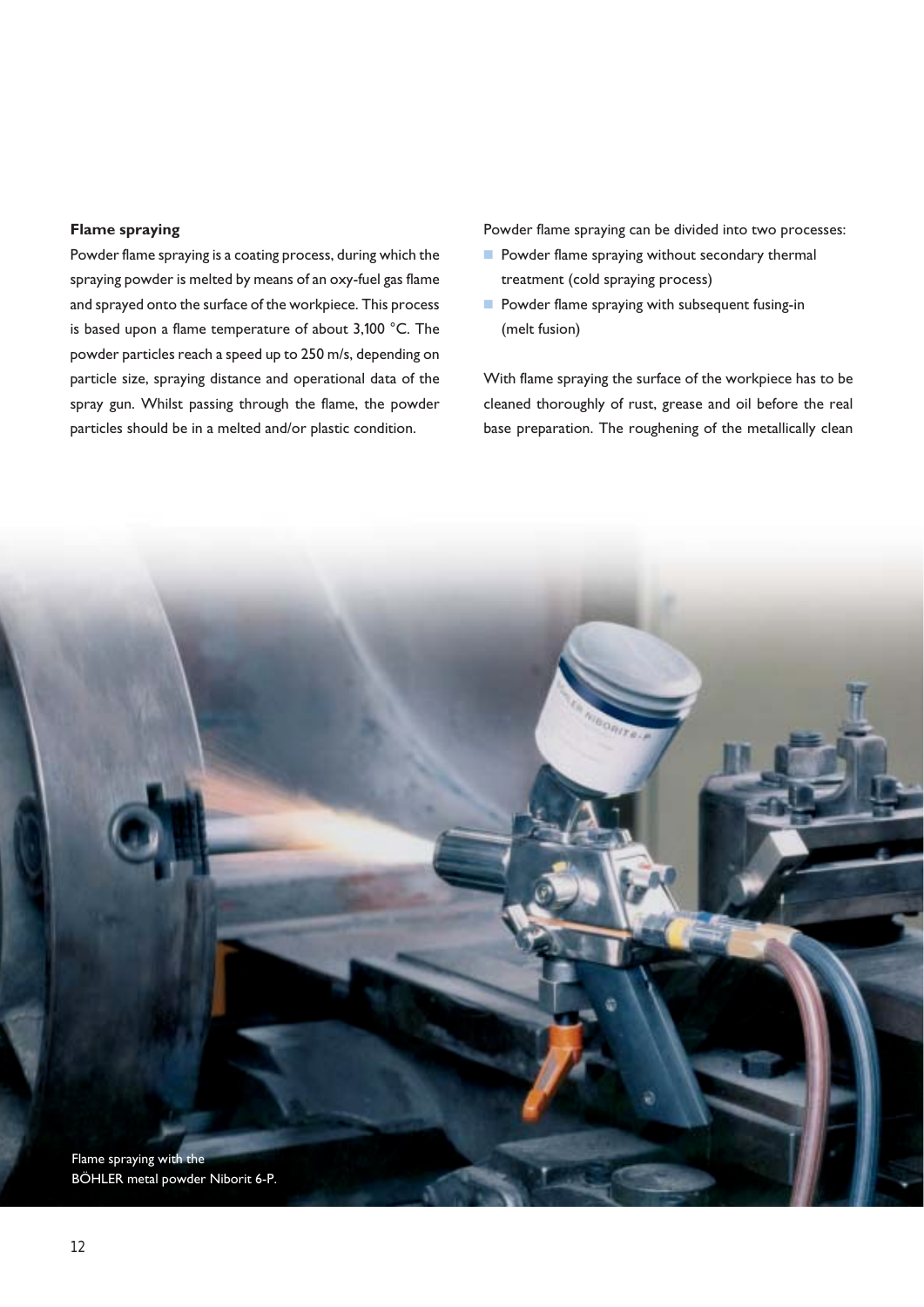surface should be made by blasting or rough grinding to facilitate a good bond with the sprayed layer. Spraying should immediately be carried out after the surface preparation.

With powder flame spraying without secondary thermal treatment (called cold spraying process) a workpiece temperature of up to 300 °C is not exceeded, so that no changes in the structure of the component occur. With cold spraying process, the problem of distortion is eliminated all conventional powder alloys used in industry can be sprayed.

With the powder flame spraying process with subsequent fusing-in (called melt fusion), the applied metallic spraying layers are subsequently sintered at temperatures of 1,000 to 1,200 °C. The subsequent treatment can either be carried out with the aid of torches, with furnaces or by induction. For these process variations only the so-called self-flowing alloys with a nickel base and cobalt base are used. Their portions of boron and silicon aid the fusing process. Through this fusing process dense sprayed layers are produced and have considerably improved properties in respect of homo-



Flame spraying with BÖHLER metal powder Niborit 6-P.

geneity, adhesion and surface roughness. Fields of application for these powder flame spraying processes are to be found, in the chemical, glass, plastic and electrical industry as well as in machine, pump and compressor constructions.

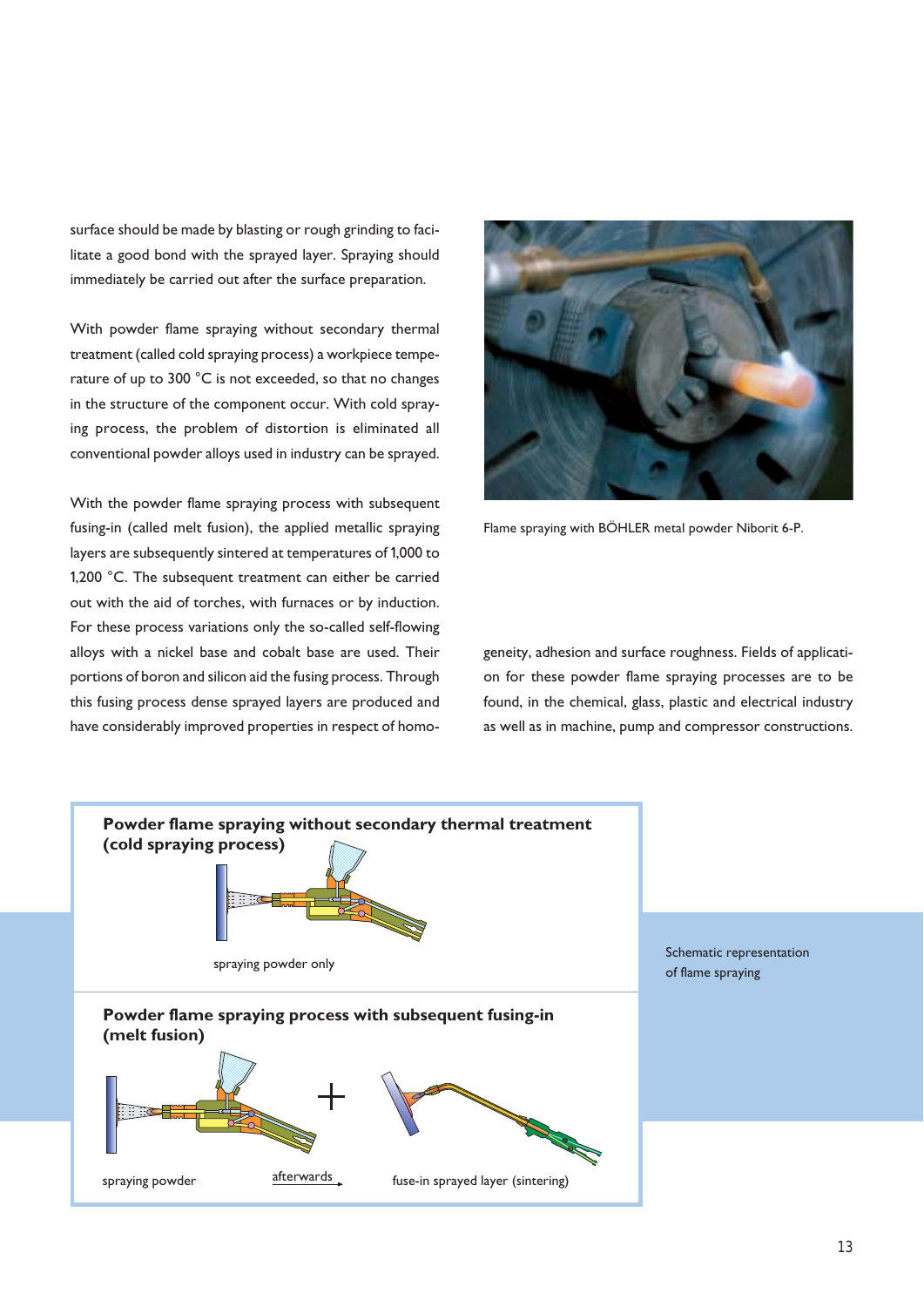#### **Plasma and high-velocity flame spraying (HVOF)**

Plasma spraying belongs to the so-called arc spraying processes. In a plasma torch, an electrical arc is ignited by high frequency between a water-cooled tungsten cathode located centrically and a water-cooled jet shaped copper anode. Gasses such as argon, helium, nitrogen or hydrogen

or mixtures thereof are forced under high pressure into the arc. The supplied gasses are ionized in the arc to plasma and reach temperatures up to 30,000 °C.

This hot plasma flow leaves the torch nozzle with high speed (approx. 1,000 m/s) as a brightly glowing plasma beam.

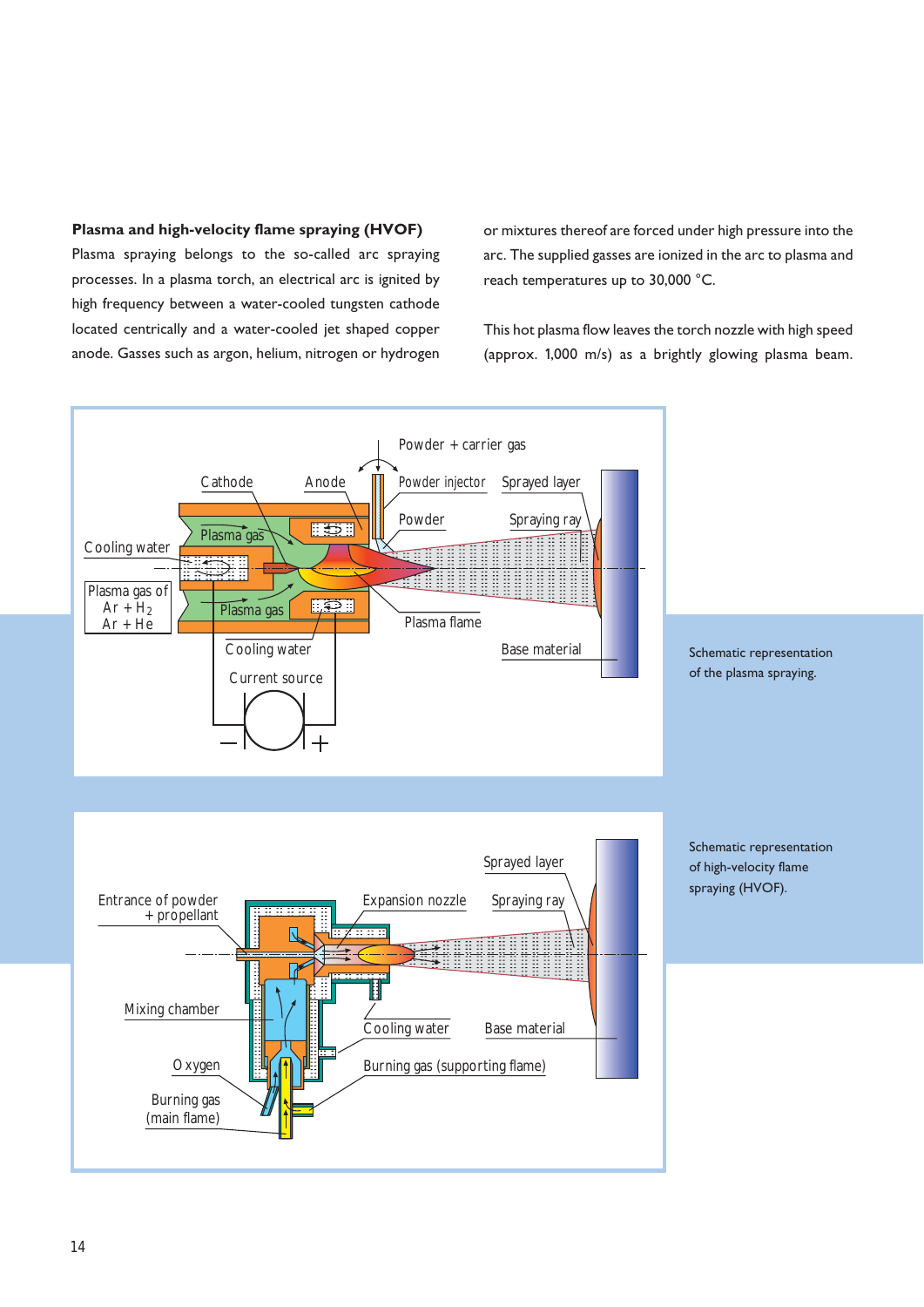The spraying powder is added, by means of a conveying gas, in controlled doses to the plasma gas stream inside or outside the torch. In the plasma beam the spraying powder is accelerated to very high speed (approximately 400 m/s), melted and shot onto the surface of the workpiece. Upon striking the pretreated surface, the powder particles, which have become liquefied or plastic, form flat lamellas and solidify at once. The plasma stream, rich in energy, and the high impact speed of the powder particles upon the surface of the workpiece, result in a dense, firmly adhesive spraying layers of high quality which has a lamellar structure.

The outstanding difference between the conventional flame spraying and the high-velocity flame spraying (HVOF) is the high flow speed of the flame, which is above the speed of sound. A HVOF system consists of a spray gun, control unit, gas supply and a powder supply. The spray gun is the main part of the system. It consists of a gas mixing chamber, combustion chamber and an expansion nozzle. The spraying powder is supplied by the feeding system and is transported centrically by the conveying gas through the combustion chamber to the HVOF flame. The flame is formed using a combustible gas and oxygen mixture in a water-cooled pistol. Inside the expansion nozzle the powder particles are heated up and the powder particles are accelerated to very high speeds. As in the case of plasma spraying, high-quality sprayed layers are achieved, due to the high impact speed of the powder particles and the high-energy flame.

When plasma and HVOF spraying, the surface of the workpiece has to be cleaned carefully of rust, grease and oil, before the base preparation. The roughening of the metallically clean surface should be effected by blasting in order to facilitate a good bonding of the sprayed layer. The spraying process should immediately be carried out after the surface preparation.

The main areas of application of the plasma and HVOF spraying are protective layers against wear, corrosion, erosion, heat and abrasion and heat insulation, in the chemical industry, textile, paper and automobile industry, as well as in the construction of gas turbines, aircraft engines, ovens, pumps and reactors.

Plasma spraying.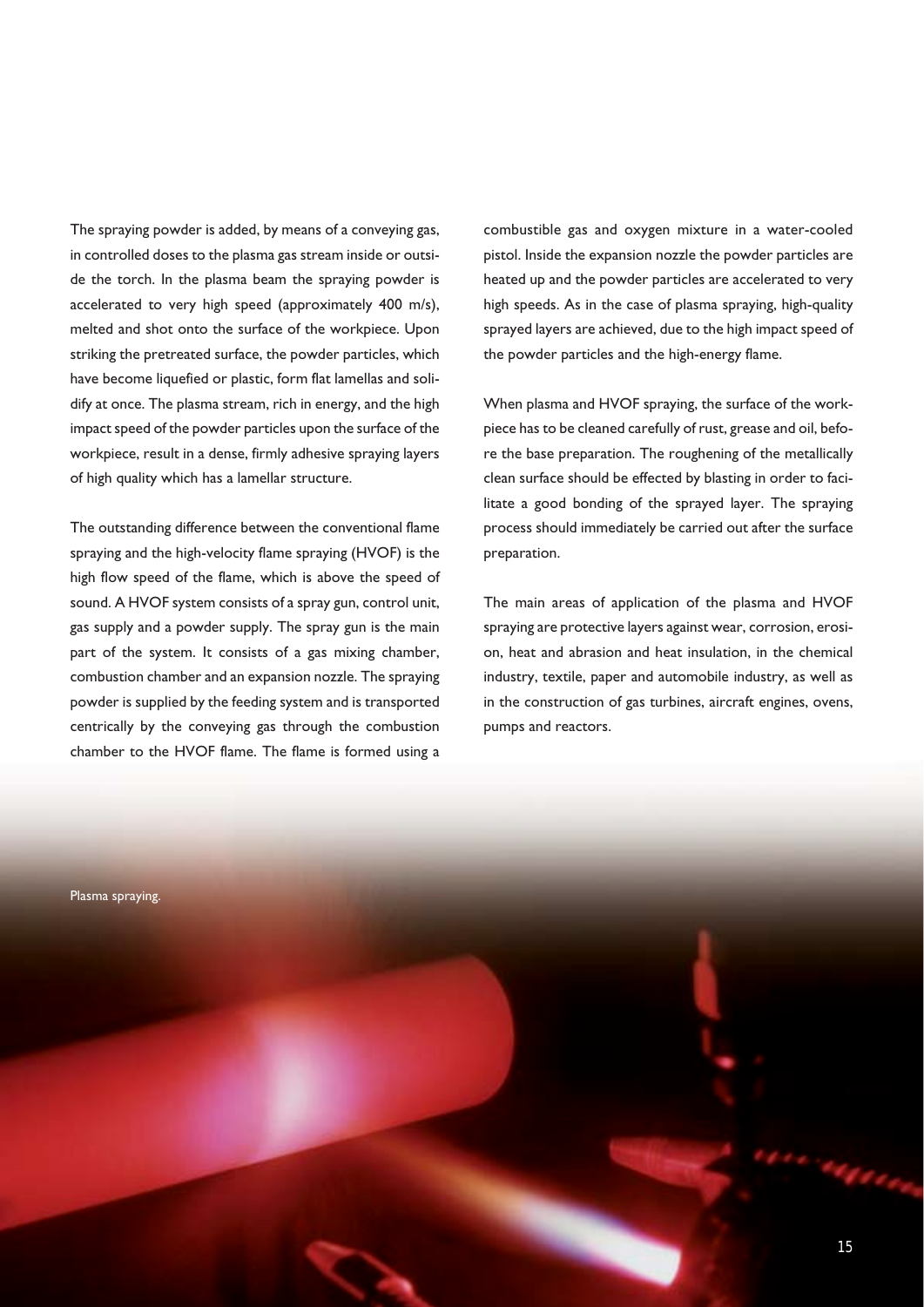#### **Hardfacing process with casting rods**

#### **Gas welding (Oxy-acethylene method)**

The gas welding process is carried out with the acetylene oxygen flame. The chemical composition of the weld metal and the properties of the deposit are dependant on the composition of the welding rod and the dilution with the base material.

When gas welding, the base material is not melted but heated up to surface-fuse due to the low melting point of the hard alloys. Therefore the dilution with the base material is negligibly small. It is usual to weld hard alloys with a reducing flame, which means with acetylene gas surplus, with a neutral flame, a thick oxide film would build up making welding difficult. A reducing flame adjustment, the flame consists of three zones, the flame core, flame feather and the outer sheath of the flame. With an increasing acetylene gas surplus carbon is induced into the liquid weld pool. This carbon can lead to strong carburizing and pore formation in the weld metal. The carburizing of the weld metal also can increase hardness of the overlay. To reduce or to avoid carburizing and pore formation the hard alloys are welded



Gas welding with the casting rod BÖHLER Celsit V.

with the following flame adjustment: hard alloys on Co base proportionally 3/1 (flame feather to flame core) and hard alloys on Ni base (Ni-Cr Si-B alloys) proportionally 2/1.



Gas welding flame adjustment.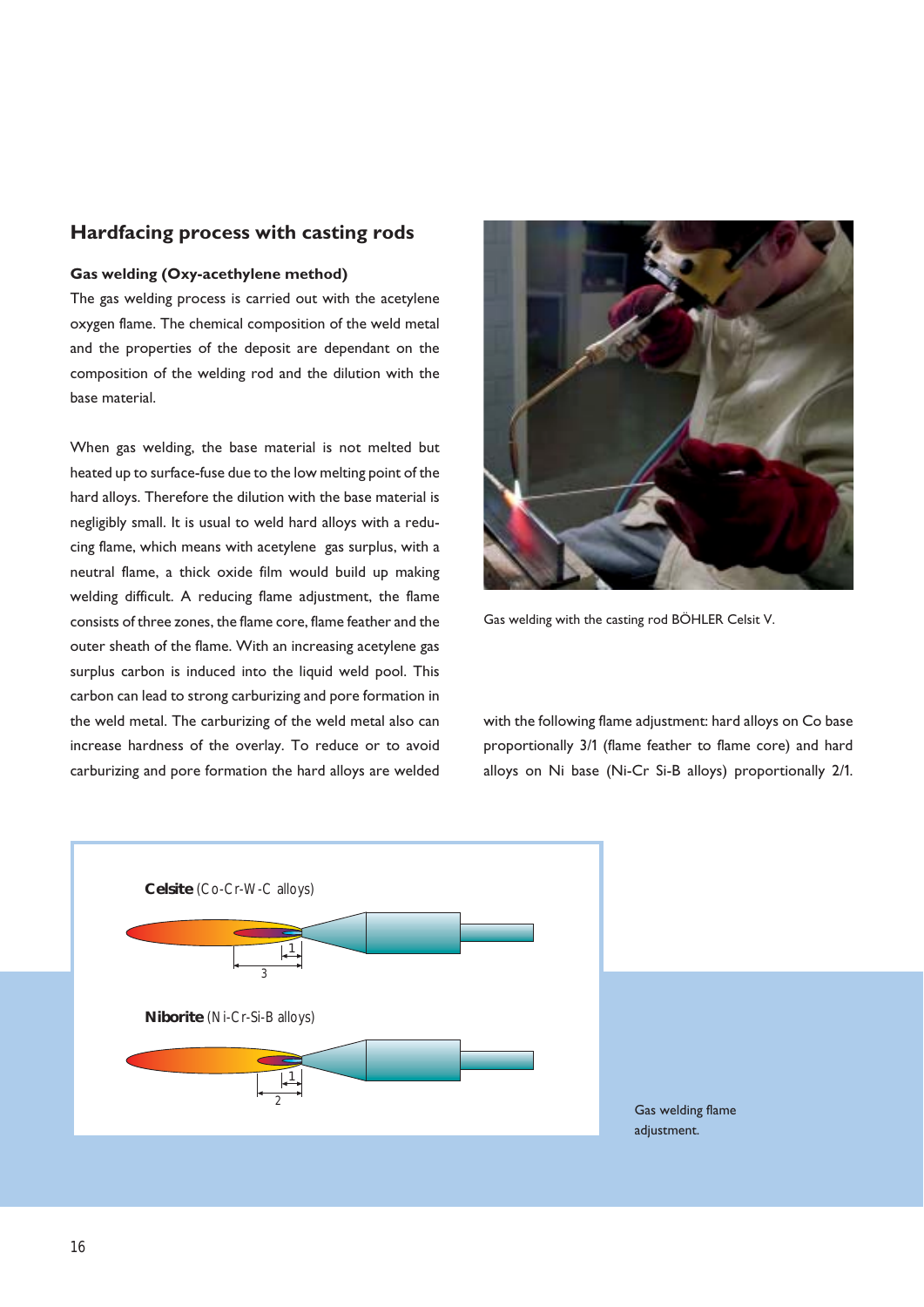#### **TIG welding**

In the TIG welding process, a burnout of carbon or other alloying elements doesn't occur because of the argon shielding gas. The weld metal composition depends on the composition of the alloy used and the dilution with the base material. To keep the dilution with the base material as low as possible it is recommended, to sharpen the tip of the tungsten electrode frustum shaped and not pointed as usual. This procedure avoids a strongly concentrated arc, which would cause much more melting of the base material and lead to a higher dilution with the welding material. During the overlay process the arc has to be turned towards the liquid weld pool and not to the base material so that a lower dilution can be achieved.

The investigations on the mechanism of pore formation showed, that during TIG welding the main cause lies in the oxygen content. The shielding gas (argon) prevents oxygen reaching the weld pool during welding. If pore formation takes place, so this must be seen in connection with an oxide film (scale) of the base material and/or with an oxidation of the welding rod. Therefore it is important the base material is cleaned sufficiently and the welding rod does not leave the shielding gas too early.

If necessary, the base material can get buffer layer before hardfacing.

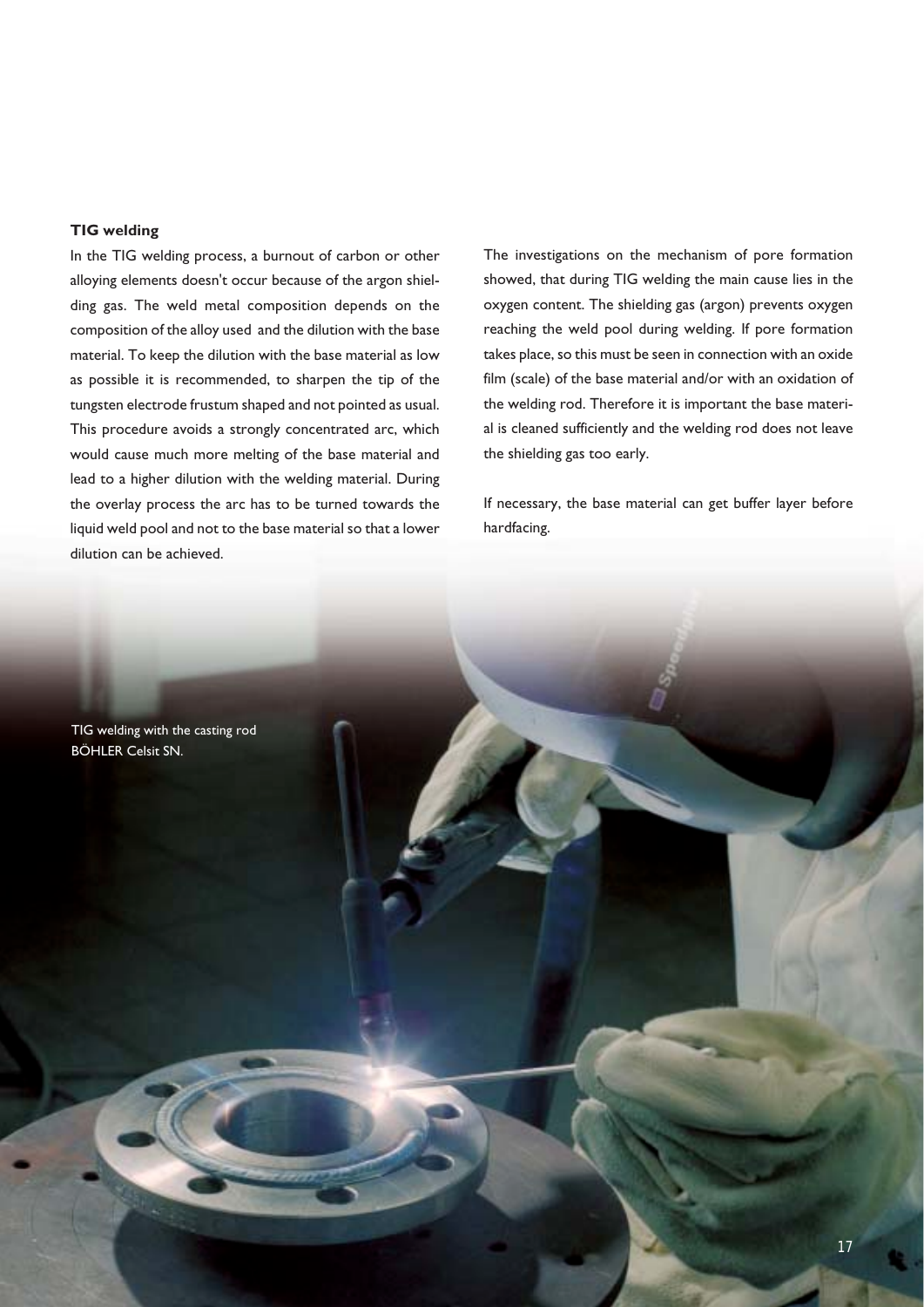# **Typical properties of metal powder coatings and overlay welding**

| Coating and overlay<br>welding process  | <b>Layer Thickness of</b><br>coating (mm) | <b>Dilution</b><br>$(\%)$ | <b>Workpiece</b><br>Warming up<br>during coating | Distortion<br>after coating |
|-----------------------------------------|-------------------------------------------|---------------------------|--------------------------------------------------|-----------------------------|
| Plasma-transferred-arc<br>welding (PTA) | 2.0 - 6.0 per layer                       | $5 - 20$                  | high but locally                                 | high                        |
| Flame spray welding                     | up to $2.0$                               | < 5                       | medium                                           | medium                      |
| Flame spraying (melt fusion)            | $0.5 - 2.0$                               | $\Omega$                  | high                                             | low                         |
| Flame spraying (cold spraying)          | $0.5 - 2.0$                               | $\mathbf{0}$              | very low                                         | no distortion               |
| Plasma and HVOF-spraying                | up to $0.8$                               | 0                         | very low                                         | no distortion               |
| <b>Gas welding</b>                      | 1.5 - 5.0 per layer                       | < 5                       | very high                                        | high                        |
| <b>TIG welding</b>                      | 1.5 - 5.0 per layer                       | $10 - 30$                 | high but locally                                 | high                        |

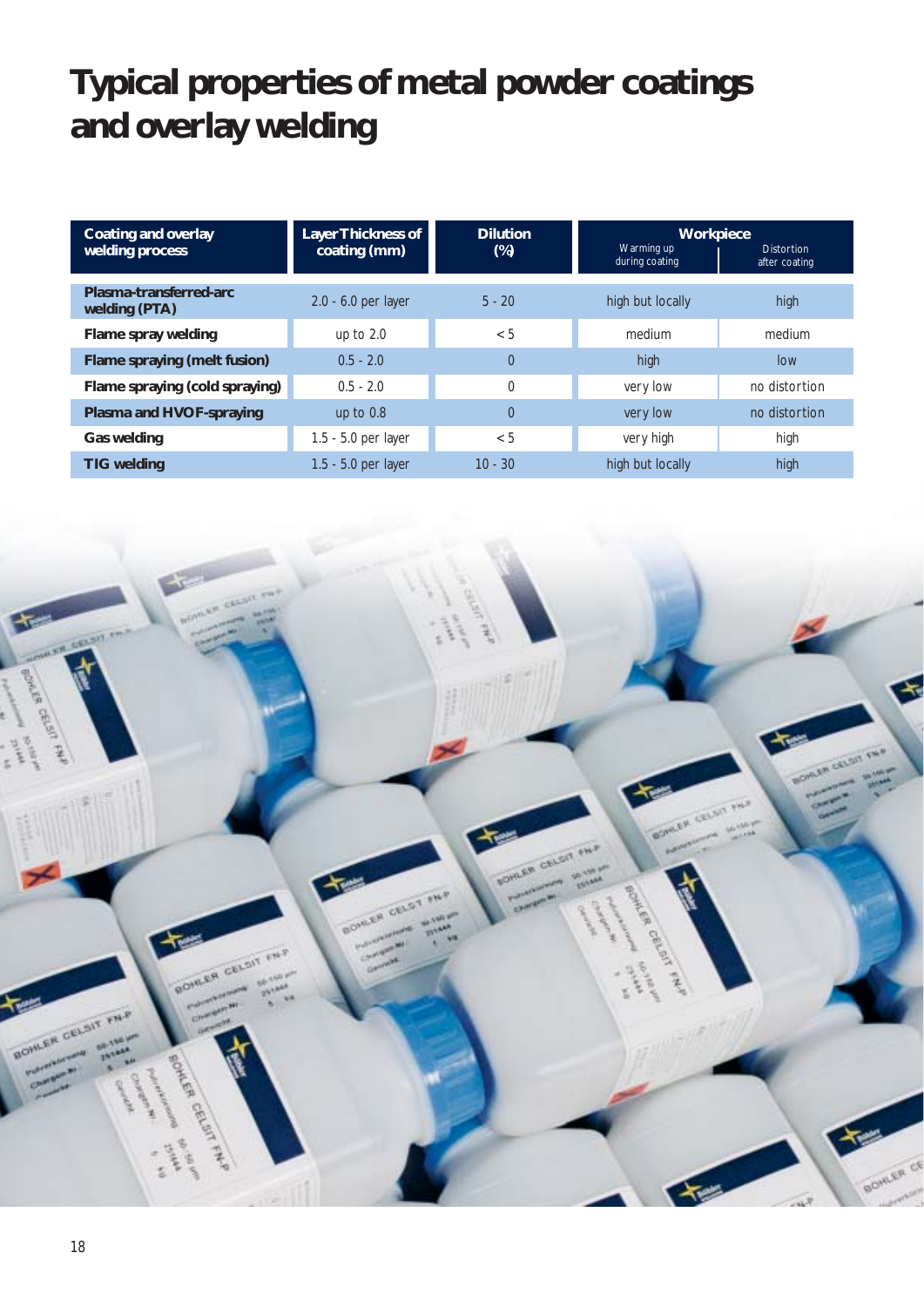# **Composition of BÖHLER metal powders**

| Grade              | Alloy type   | Typical analysis of the powder % by weight |     |      |     |      |      |                |     |        |
|--------------------|--------------|--------------------------------------------|-----|------|-----|------|------|----------------|-----|--------|
| Cobalt based       |              | С                                          | Si  | Cr   | Mo  | Ni   | W    | Fe <sup></sup> | B.  | Others |
| Celsit V-P         | Alloy 6      | 1.1                                        |     | 28.0 |     |      | 4.5  |                |     |        |
| Celsit SN-P        | Alloy 12     | 1.4                                        |     | 30.0 |     |      | 8.5  |                |     |        |
| Celsit N-P         | Alloy 1      | 2.4                                        |     | 31.0 |     |      | 13.0 |                |     |        |
| Celsit 21-P        | Alloy 21     | 0.25                                       |     | 28.0 | 5.0 | 2.8  |      |                |     |        |
| <b>Celsit FN-P</b> | Alloy F-mod. | 1.6                                        | 1.0 | 28.0 |     | 22.0 | 13.0 | 1.0            |     |        |
| Celsit F-P         | Alloy F      | 1.8                                        |     | 26.0 |     | 23.0 | 12.5 | 1.0            |     |        |
| CN 20 Co 50-P      | Alloy 25     | < 0.1                                      |     | 20.0 |     | 10.0 | 15.0 |                |     |        |
| Coborit 45-P       | Alloy SF 6   | 0.8                                        | 2.3 | 19.0 |     | 13.0 | 8.0  | 3.0            | 1.7 | Cu 0.6 |
| Coborit 50-P       |              | 0.2                                        | 3.5 | 18.0 | 6.0 | 27.0 |      |                | 3.0 |        |
| Coborit 60-P       | Alloy SF 1   | 1.3                                        | 2.8 | 19.0 |     | 13.0 | 15.0 |                | 3.0 |        |

| <b>Nickel based</b> |                 | $\mathsf{C}$ | Si  | <b>Cr</b> | Mo  | Co | W | Fe    | B    | <b>Others</b>   |
|---------------------|-----------------|--------------|-----|-----------|-----|----|---|-------|------|-----------------|
| Niborit 20-P        |                 | 0.05         | 3.0 |           |     |    |   | 2.5   | 2.0  |                 |
| Niborit 4-P         | Alloy 40        | 0.3          | 3.5 | 8.0       |     |    |   | 3.0   | 1.6  |                 |
| Niborit 45-P        | Alloy 45        | 0.4          | 3.5 | 9.0       |     |    |   | 3.0   | 2.0  |                 |
| Niborit 5-P         | Alloy 50        | 0.6          | 3.8 | 11.0      |     |    |   | 4.0   | 2.5  |                 |
| SZW 5029            | Alloy 56        | 0.6          | 4.0 | 12.5      |     |    |   | 4.0   | 2.8  |                 |
| Niborit 6-P         | Alloy 60        | 0.8          | 4.3 | 16.0      |     |    |   | 4.5   | 3.5  |                 |
| Niborit 7-P         | Alloy M 16C     | 0.50         | 3.7 | 17.0      | 4.5 |    |   | 2.0   | 3.75 | Cu <sub>2</sub> |
| Nibasit AI 5-P      | <b>NiAl 955</b> | < 0.03       |     |           |     |    |   |       |      | AI $5$          |
| Nibasit Cr 20-P     | NiCr 8020       | 0.1          | 0.6 | 20.0      |     |    |   |       |      |                 |
| NiCr70Nb-P          | Nicro 82        | < 0.03       | 0.3 | 20.0      |     |    |   | < 1.5 |      | Mn 3; Nb 2.5    |
| Nibasit P 60-P      | Alloy Ni 60     | 0.55         | 3.2 | 17.5      |     |    |   | 17.0  |      | Ni 61           |

| <b>Iron based</b> |             | $\mathsf{C}$ | Si   | Cr   | Mo  | Ni   | W | Co     | B. | <b>Others</b>  |
|-------------------|-------------|--------------|------|------|-----|------|---|--------|----|----------------|
| <b>KW 10-P</b>    | 1.4009      | 0.08         | 0.9  | 14.0 |     | 0.4  |   |        |    | Mn 0.6; Cu 0.2 |
| <b>KW 40-P</b>    |             | 0.4          | 0.4  | 13.0 |     |      |   |        |    |                |
| KWA-P             | 1.4015      | 0.04         | 0.7  | 17.0 |     |      |   |        |    | Mn 0.5         |
| <b>SKWAM-P</b>    | 1.4115      | 0.2          | 0.6  | 17.0 | 1.1 |      |   |        |    | $Mn$ 0.5       |
| AS 4-P            | Alloy 316   | 0.1          | 0.8  | 17.0 | 2.2 | 13.0 |   |        |    |                |
| AS 4-P/LC         | Alloy 316 L | 0.02         | 0.8  | 17.0 | 2.2 | 13.0 |   |        |    |                |
| A7CN-P            | 1.4370      | 0.08         | 0.7  | 19.0 |     | 9.0  |   |        |    | Mn 7.0         |
| Antinit DUR 300-P |             | 0.12         | 5.0  | 21.0 |     | 8.0  |   | < 0.07 |    | Mn 6.5         |
| Ledurit 40-P      |             | 2.0          | 0.6  | 31.0 |     |      |   |        |    |                |
| Celsit SEO-P      |             | 3.9          | 0.5  | 31.0 |     |      |   |        |    |                |
| SZW 5033          | Alloy E 6   | 2.0          | 1.25 | 29.0 | 5.5 | 12.0 |   |        |    |                |

| Mixed powders     |                     |    | <b>Si</b> | $Cr$ | $Mo$ $\parallel$ | Ni <sub>1</sub> | WIN            | $Fe$ $\Box$ | . B' | <b>Others</b> |
|-------------------|---------------------|----|-----------|------|------------------|-----------------|----------------|-------------|------|---------------|
| Super DUR WC-P    | <b>WSC-Ni/60-40</b> |    |           |      |                  |                 | <b>Balance</b> |             |      |               |
| Super DURW 6 Ni-P | WSC-Ni/40-60        | 25 | 2.6       | 9.6  |                  | Balance         | 38.0           |             |      |               |

Further powder qualities are available upon request.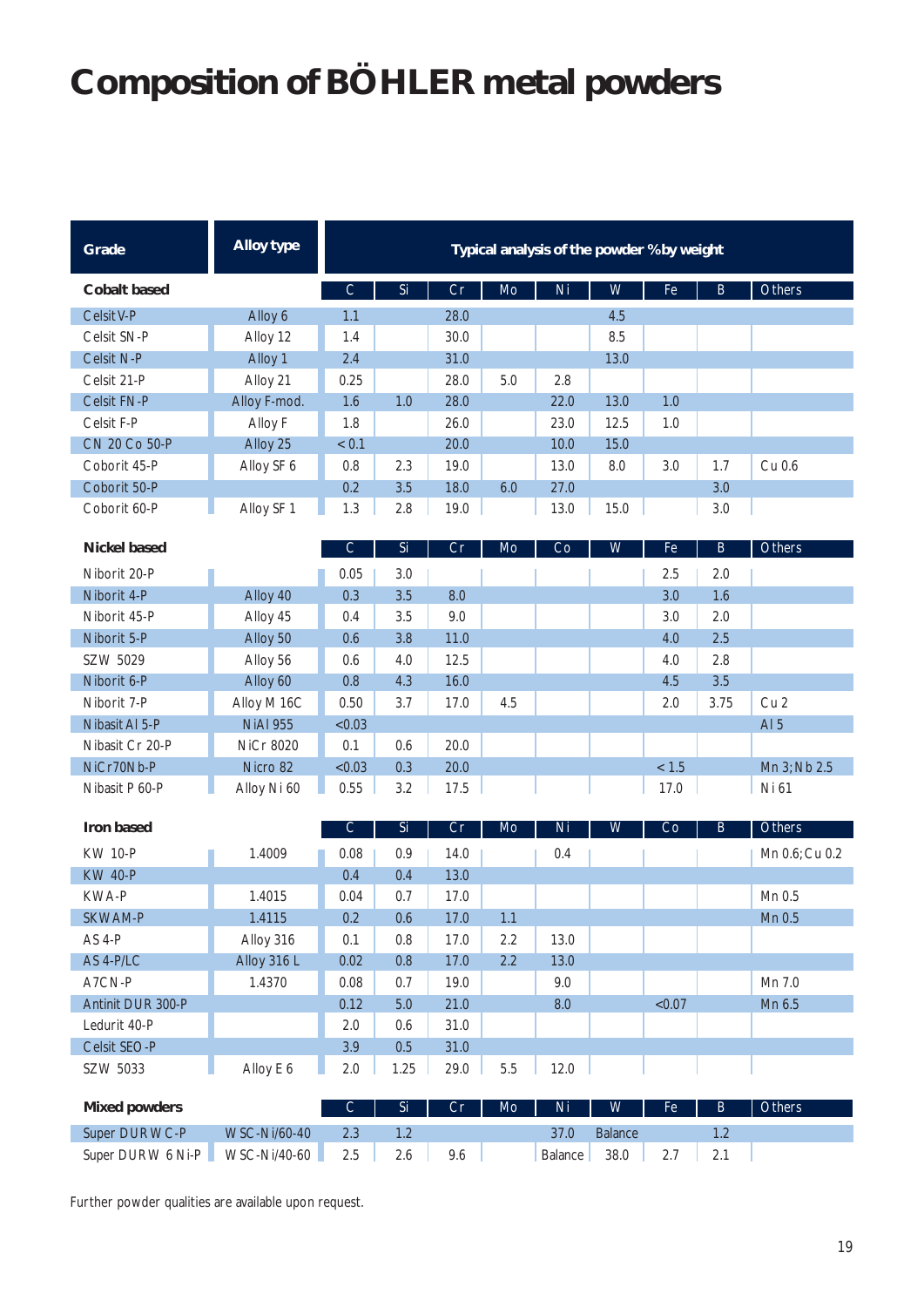# **Use of BÖHLER metal powders**

| Grade                | <b>Alloy type</b> |            |            | <b>Coating process</b> |            |           |
|----------------------|-------------------|------------|------------|------------------------|------------|-----------|
| <b>Cobalt based</b>  |                   | <b>PTA</b> | <b>FSS</b> | <b>FSW</b>             | <b>FSK</b> | PS/HVOF   |
| Celsit V-P           | Alloy 6           | $\bullet$  |            |                        |            |           |
| Celsit SN-P          | Alloy 12          | $\bullet$  |            |                        |            | $\bullet$ |
| Celsit N-P           | Alloy 1           |            |            |                        |            |           |
| Celsit 21-P          | Alloy 21          |            |            |                        |            |           |
| Celsit FN-P          | Alloy F-mod.      |            |            |                        |            |           |
| Celsit F-P           | Alloy F           |            |            |                        |            |           |
| CN 20 Co 50-P        | Alloy 25          |            |            |                        |            |           |
| Coborit 45-P         | Alloy SF 6        |            |            | $\bullet$              |            |           |
| Coborit 50-P         |                   |            |            | e                      |            |           |
| Coborit 60-P         | Alloy SF 1        | $\bullet$  |            | $\bullet$              |            | $\bullet$ |
| <b>Nickel based</b>  |                   | <b>PTA</b> | <b>FSS</b> | <b>FSW</b>             | <b>FSK</b> | PS/HVOF   |
| Niborit 20-P         |                   |            |            |                        |            |           |
| Niborit 4-P          | Alloy 40          |            | ●          | ●                      |            | $\bullet$ |
| Niborit 45-P         | Alloy 45          |            | ●          | $\bullet$              |            | O         |
| Niborit 5-P          | Alloy 50          |            | $\bullet$  | $\bullet$              |            | $\bullet$ |
| SZW 5029             | Alloy 56          |            |            |                        |            |           |
| Niborit 6-P          | Alloy 60          |            | $\bullet$  | $\bullet$              |            | $\bullet$ |
| Niborit 7-P          | Alloy M 16C       |            |            |                        |            |           |
| Nibasit Al 5-P       | <b>NiAl 955</b>   |            |            |                        |            |           |
| Nibasit Cr 20-P      | <b>NiCr 8020</b>  |            |            |                        |            |           |
| NiCr70Nb-P           | Nicro 82          | ●          |            |                        |            | $\bullet$ |
| Nibasit P 60-P       | Alloy Ni 60       |            |            |                        |            |           |
| Iron based           |                   | <b>PTA</b> | <b>FSS</b> | <b>FSW</b>             | <b>FSK</b> | PS/HVOF   |
| <b>KW 10-P</b>       | 1.4009            |            |            |                        |            |           |
| <b>KW 40-P</b>       |                   |            |            |                        |            | $\bullet$ |
| KWA-P                | 1.4015            |            |            |                        |            |           |
| SKWAM-P              | 1.4115            |            |            |                        |            | $\bullet$ |
| AS 4-P               | Alloy 316         |            |            |                        |            |           |
| AS 4-P/LC            | Alloy 316 L       |            |            |                        |            | $\bullet$ |
| A7CN-P               | 1.4370            |            |            |                        |            |           |
| Antinit DUR 300-P    |                   |            |            |                        |            |           |
| Ledurit 40-P         |                   |            |            |                        |            | $\bullet$ |
| Celsit SEO-P         |                   |            |            |                        |            | $\bullet$ |
| SZW 5033             | Alloy E 6         |            |            |                        |            |           |
| <b>Mixed powders</b> |                   | <b>PTA</b> | <b>FSS</b> | <b>FSW</b>             | <b>FSK</b> | PS/HVOF   |
| Super DUR WC-P       | WSC-Ni/60-40      |            |            |                        |            |           |
| Super DURW 6 Ni-P    | WSC-Ni/40-60      |            | $\bullet$  | $\bullet$              |            |           |

#### **Coating process**

PTA: Plasma transferred arc welding FSS: Flame spray welding

FSW: Flame spraying (melt fusion) FSK: Flame spraying (cold spraying) PS/HVOF: Plasma spraying / High-velocity flame spraying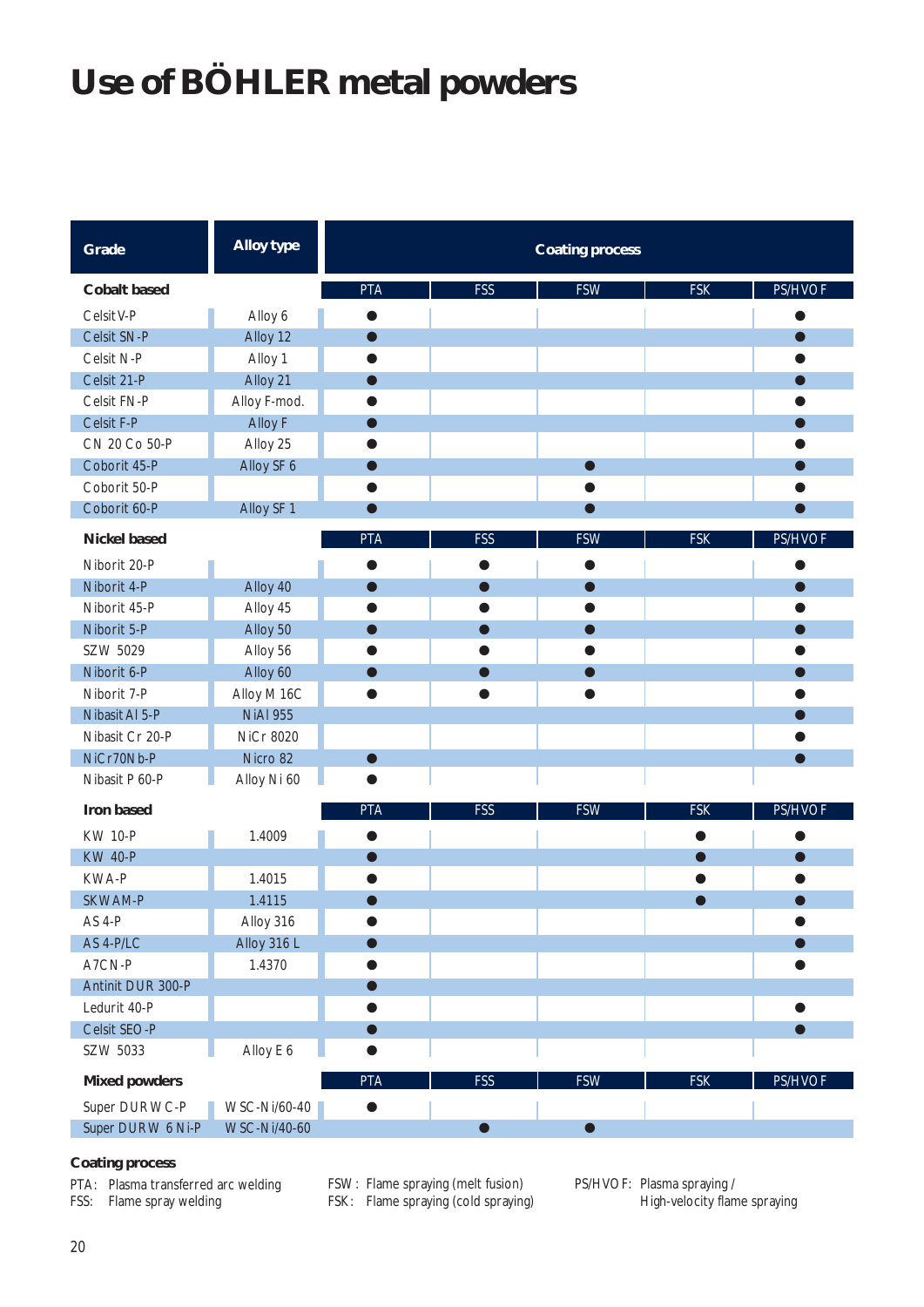### **Deliverable grain sizes of BÖHLER metal powders**

| Powder grain sizes                        |            | <b>Coating processes</b> |            |            |                |  |  |  |  |  |
|-------------------------------------------|------------|--------------------------|------------|------------|----------------|--|--|--|--|--|
| from  up to $(\mu m)$                     | <b>PTA</b> | <b>FSS</b>               | <b>FSW</b> | <b>FSK</b> | <b>PS/HVOF</b> |  |  |  |  |  |
| 20<br>45<br>$\overline{\phantom{m}}$      |            |                          |            |            |                |  |  |  |  |  |
| 20<br>106<br>$\equiv$                     |            |                          |            |            |                |  |  |  |  |  |
| 106<br>32<br>$\qquad \qquad -$            |            |                          |            |            |                |  |  |  |  |  |
| 45<br>90<br>-                             |            |                          |            |            |                |  |  |  |  |  |
| 45<br>125<br>$\overline{\phantom{0}}$     |            |                          |            |            |                |  |  |  |  |  |
| 50<br>150<br>$\equiv$                     |            |                          |            |            |                |  |  |  |  |  |
| $50\,$<br>160<br>$\overline{\phantom{0}}$ |            |                          |            |            |                |  |  |  |  |  |
| 50<br>180<br>$\equiv$                     |            |                          |            |            |                |  |  |  |  |  |
| 63<br>150<br>$\overline{\phantom{0}}$     |            |                          |            |            |                |  |  |  |  |  |
| 63<br>160<br>$\equiv$                     |            |                          |            |            |                |  |  |  |  |  |
| 63<br>180<br>-                            |            |                          |            |            |                |  |  |  |  |  |
| 63<br>200<br>-                            |            |                          |            |            |                |  |  |  |  |  |

Other grain sizes are available upon request. Packing is in plastic bottles in units of 5 or 9 kg or in tin buckets in units of 25 kg.

#### **Coating process**

| PTA:     | Plasma transferred arc welding                 |
|----------|------------------------------------------------|
| FSS:     | Flame spray welding                            |
| FSW:     | Flame spraying (melt fusion)                   |
| FSK:     | Flame spraying (cold spraying)                 |
| PS/HVOF: | Plasma spraying / High-velocity flame spraying |

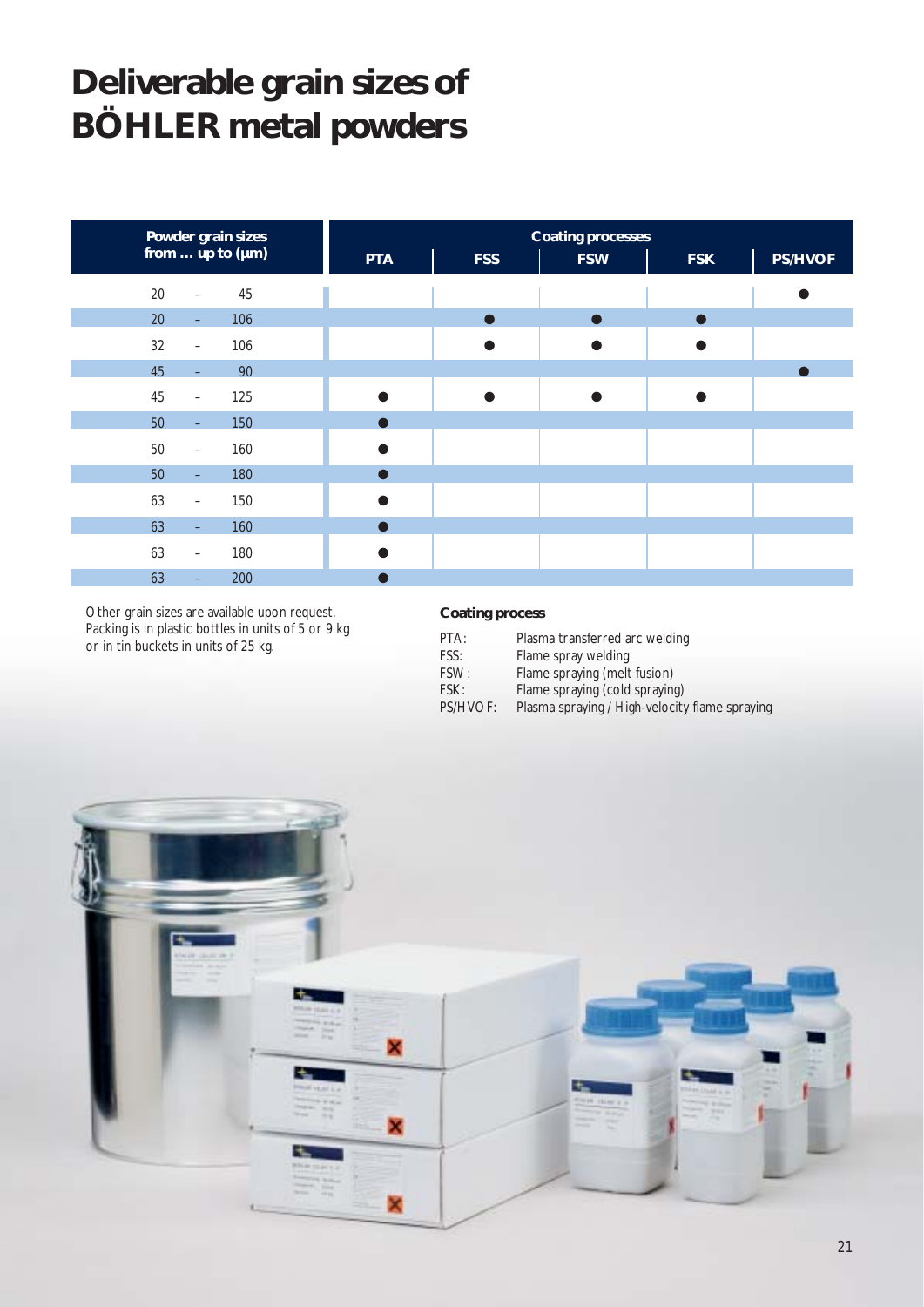# **Composition of BÖHLER casting rods**

| Grade                             | <b>Alloy type</b> | Typical analysis of the rod % by weight |     |      |      |                |                |        |         |               |
|-----------------------------------|-------------------|-----------------------------------------|-----|------|------|----------------|----------------|--------|---------|---------------|
| <b>Cobalt based</b>               |                   | $\mathsf C$                             | Si  | Cr   | Mo   | Ni             | W              | Fe     | $\sf B$ | Others        |
| Celsit V                          | Alloy 6           | 1.1                                     | 1.3 | 27.0 |      | 1.0            | 4.5            | 1.0    |         |               |
| Celsit SN                         | Alloy 12          | 1.8                                     | 1.3 | 29.0 |      | 1.0            | 8.5            | 1.0    |         |               |
| Celsit N                          | Alloy 1           | 2.4                                     | 1.1 | 32.0 |      | 1.0            | 13.0           | 1.0    |         |               |
| Celsit 20                         | Alloy 20          | 2.2                                     |     | 32.0 |      | 1.0            | 16.5           | 1.0    |         |               |
| Celsit 21                         | Alloy 21          | 0.25                                    | 0.5 | 28.0 | 5.0  | 2.8            |                | 1.0    |         |               |
| <b>Celsit F</b>                   | <b>Alloy F</b>    | 1.6                                     | 1.2 | 26.5 |      | 23.0           | 12.5           | 1.0    |         |               |
| CN 20 Co 50                       | Alloy 25          | 0.04                                    | 0.7 | 20.0 |      | 10.5           | 15.0           | 1.5    |         | Mn 1.0        |
| SZW 6002                          | Alloy 4H          | 1.7                                     | 0.8 | 32.0 |      | 0.5            | 11.0           | 1.0    |         |               |
| SZW 6014                          | Alloy 12 AWS      | 1.45                                    | 1.2 | 29.0 |      | 0.5            | 8.5            | 1.0    |         |               |
| SZW 6043                          | Alloy T-400       | 0.08                                    | 2.4 | 8.5  | 27.5 | 1.5            |                | 1.5    |         |               |
|                                   |                   |                                         |     |      |      |                |                |        |         |               |
| <b>Nickel based</b>               |                   | C                                       | Si  | Cr   | Mo   | Co             | W              | Fe     | B       | Others        |
| Celsit T-7                        | Alloy T-700       | 0.04                                    | 2.9 | 15.0 | 32.0 | 0.5            |                | 0.5    |         |               |
| <b>SZW 36</b>                     | <b>Ni 60</b>      | 0.8                                     | 3.6 | 16.0 |      |                |                | 17.0   |         | Ni 61.0       |
| SZW 6026                          | Alloy 60-Soft     | 0.7                                     | 2.0 | 14.5 |      |                |                | 4.5    | 3.2     |               |
| SZW 6024                          | Alloy 60-Hard     | 0.75                                    | 2.0 | 14.5 |      |                |                | 4.0    | 3.8     |               |
| SZW 6037                          | Alloy 50          | 0.6                                     | 3.5 | 11.5 |      |                |                | 3.7    | 1.9     |               |
|                                   |                   |                                         |     |      |      |                |                |        |         |               |
| <b>Iron based</b>                 |                   | C                                       | Si  | Cr   | Mo   | Ni             | W              | Co     | B       | Others        |
| Antinit DUR 300                   |                   | 0.08                                    | 5.5 | 21.5 |      | 7.8            |                | < 0.05 |         | Mn 6.2        |
| <b>Celsit SEO</b>                 |                   | 3.9                                     | 0.6 | 31.0 |      |                |                |        |         |               |
| SZW 6046                          | Alloy E-6         | 2.0                                     | 1.2 | 29.0 | 5.5  | 13.0           |                |        |         |               |
| Special alloys /<br>dental alloys |                   |                                         |     |      |      |                |                |        |         |               |
| in Co and Ni base                 |                   | $\mathsf{C}$                            | Si  | Cr   | Mo   | Ni             | Co             | Fe     | B       | Others        |
| SZW 6048                          | Spring-hard       | 0.38                                    | 0.6 | 27.0 | 5.5  | <0.1           | <b>Balance</b> | < 0.5  |         |               |
| SZW 6049                          | <b>Hard</b>       | 0.45                                    | 0.6 | 30.0 | 5.5  | < 0.1          | <b>Balance</b> | < 0.5  |         |               |
| SZW 6050                          | Ceramic alloy     | <0.05                                   | 1.5 | 26.0 | 11.0 | <b>Balance</b> |                |        |         |               |
| SZW 6051                          | Ceramic alloy     | 0.15                                    | 0.4 | 30.0 | 5.5  | <0.1           | <b>Balance</b> | 0.5    |         | <b>Nb 1.0</b> |
| SZW 6052                          | Ceramic alloy     | <0.03                                   | 1.6 | 26.5 | 5.0  | <b>Balance</b> |                | <0.3   | 0.25    |               |
| SZW 6058                          | Hard              | 0.5                                     | 0.6 | 29.0 | 5.0  | < 0.1          | <b>Balance</b> | < 0.3  |         |               |

Other casting rod qualities are available upon request.

66.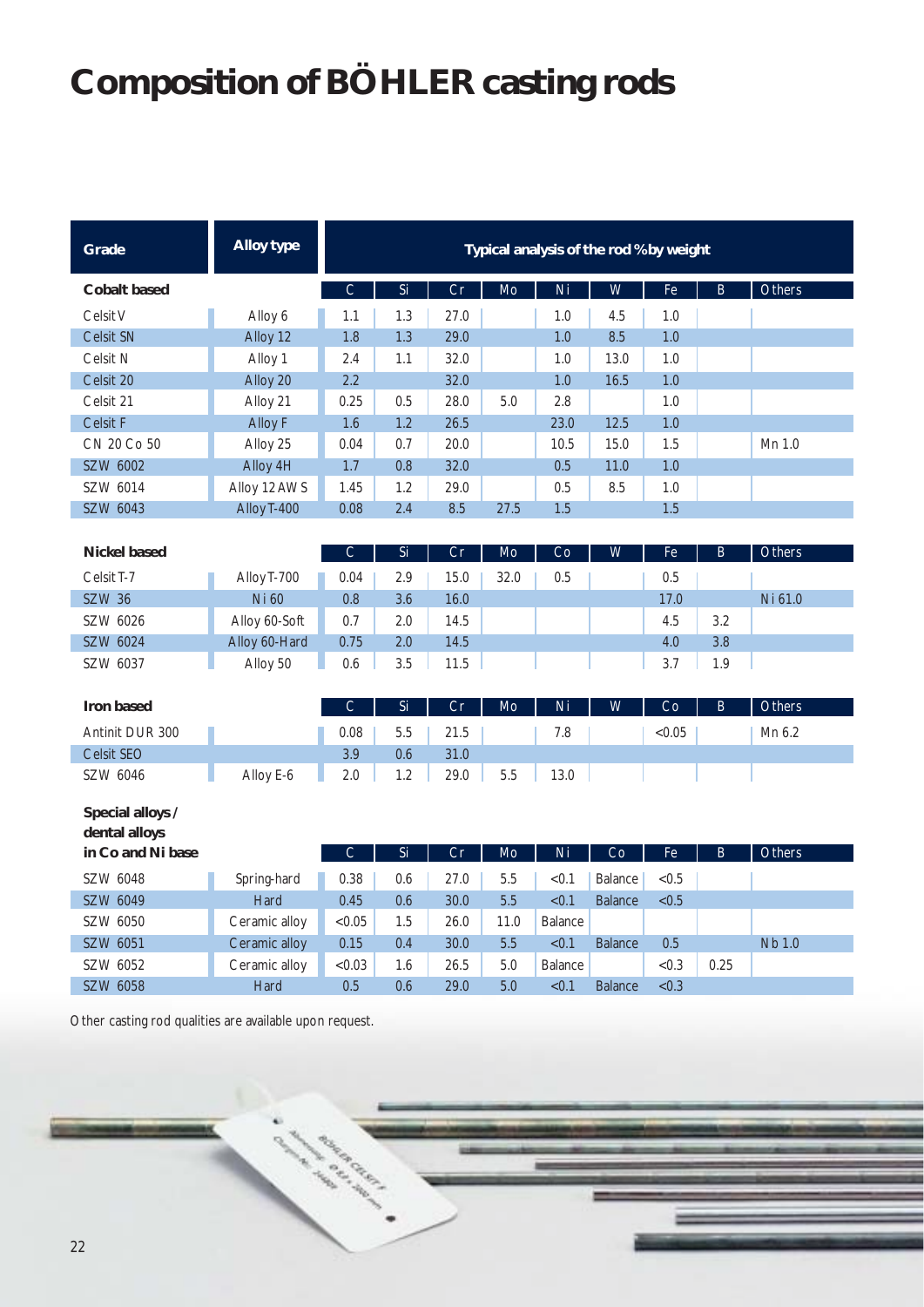# **Use of BÖHLER casting rods**

| Grade                             | <b>Alloy type</b> | Hardfacing     |            | Other application |           |  |  |
|-----------------------------------|-------------------|----------------|------------|-------------------|-----------|--|--|
| <b>Cobalt based</b>               |                   | Gas            | <b>TIG</b> | Core wires        | Dental    |  |  |
| Celsit V                          | Alloy 6           | $\bullet$      | $\bullet$  | ●                 |           |  |  |
| Celsit SN                         | Alloy 12          | $\bullet$      | $\bullet$  |                   |           |  |  |
| Celsit N                          | Alloy 1           | O              |            |                   |           |  |  |
| Celsit 20                         | Alloy 20          | $\bullet$      |            |                   |           |  |  |
| Celsit 21                         | Alloy 21          |                |            |                   |           |  |  |
| Celsit F                          | Alloy F           | n              |            |                   |           |  |  |
| CN 20 Co 50                       | Alloy 25          |                |            |                   |           |  |  |
| SZW 6002                          | Alloy 4H          | $\blacksquare$ |            |                   |           |  |  |
| SZW 6014                          | Alloy 12 AWS      |                |            | ●                 |           |  |  |
| SZW 6043                          | Alloy T-400       |                | $\bullet$  |                   |           |  |  |
| <b>Nickel based</b>               |                   | Gas            | <b>TIG</b> | Core wires        | Dental    |  |  |
| Celsit <sub>T-7</sub>             | Alloy T-700       |                |            |                   |           |  |  |
| <b>SZW 36</b>                     | Ni 60             |                | $\bullet$  |                   |           |  |  |
| SZW 6026                          | Alloy 60-Soft     | $\bullet$      |            |                   |           |  |  |
| SZW 6024                          | Alloy 60-Hard     | $\bullet$      |            |                   |           |  |  |
| SZW 6037                          | Alloy 50          | $\bullet$      |            |                   |           |  |  |
| Iron based                        |                   | Gas            | <b>TIG</b> | Core wires        | Dental    |  |  |
| Antinit DUR 300                   |                   |                |            |                   |           |  |  |
| <b>Celsit SEO</b>                 |                   |                | Œ          | ◠                 |           |  |  |
| SZW 6046                          | Alloy E-6         |                |            |                   |           |  |  |
| Special alloys /<br>dental alloys |                   |                |            |                   |           |  |  |
| in Co and Ni base                 |                   | Gas            | <b>TIG</b> | Core wires        | Dental    |  |  |
| SZW 6048                          | Spring-hard       |                |            |                   |           |  |  |
| SZW 6049                          | Hard              |                |            |                   | $\bullet$ |  |  |
| SZW 6050                          | Ceramic alloy     |                |            |                   |           |  |  |
| SZW 6051                          | Ceramic alloy     |                |            |                   |           |  |  |
| SZW 6052                          | Ceramic alloy     |                |            |                   |           |  |  |
| SZW 6058                          | Hard              |                |            |                   |           |  |  |

**Remark**

#### **Hardfacing:**

Gas: Gas welding (oxyacetylene welding) / O TIG: Tungsten inert gas welding / W

**Core wires:** Used with coated electrodes **Dental:** Dental alloys for the production of dental casting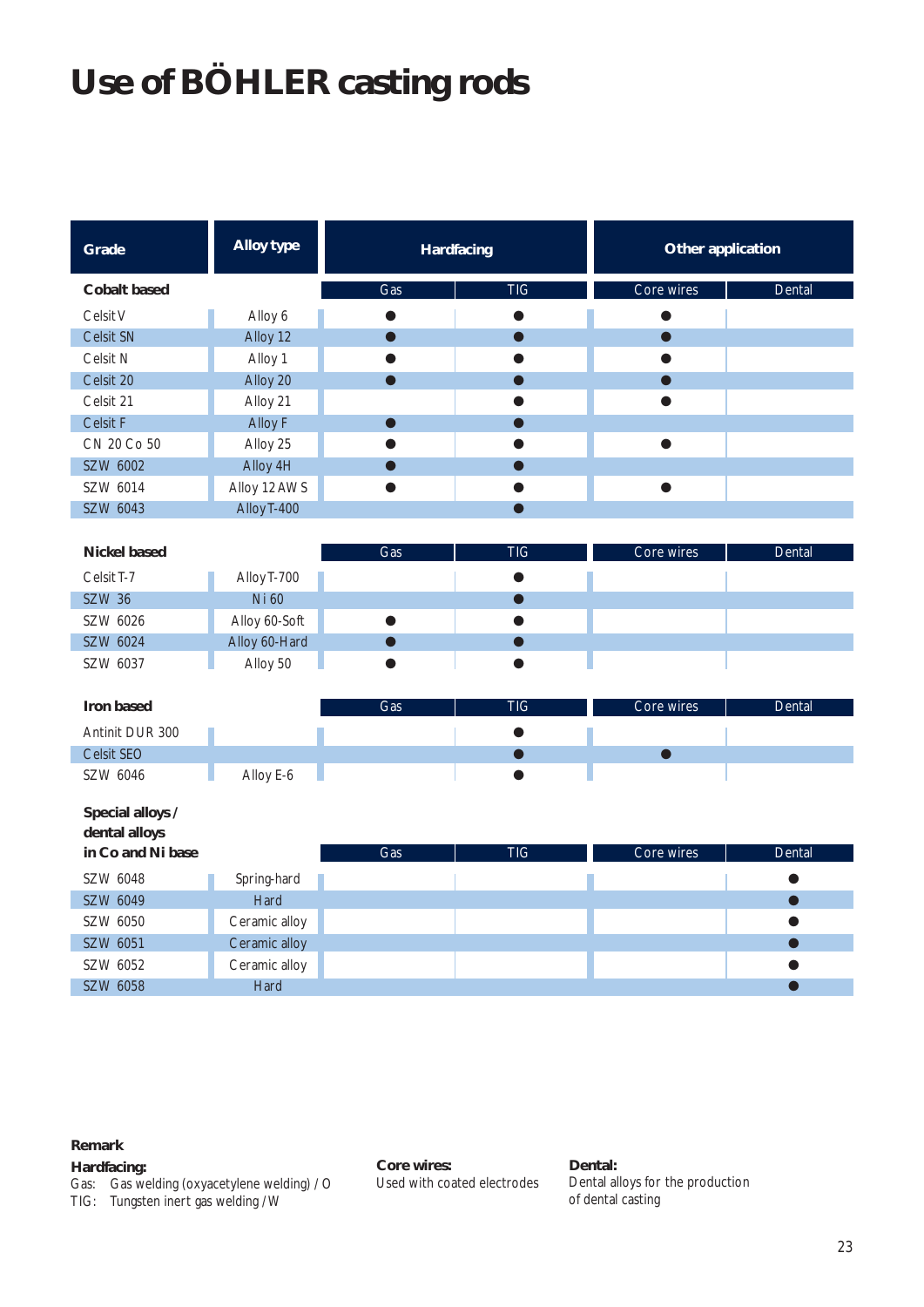## **Deliverable dimensions of BÖHLER casting rods**

| Grade                             |           |                              | rod diameter in mm |           |           |
|-----------------------------------|-----------|------------------------------|--------------------|-----------|-----------|
| <b>Cobalt based</b>               | 3.0 / 3.2 | 4.0                          | 5.0                | 6.0 / 6.4 | 8.0       |
| Celsit V                          |           | ▲                            | ●                  |           |           |
| Celsit SN                         |           |                              | ∍                  |           |           |
| Celsit N                          |           |                              |                    |           |           |
| Celsit 20                         |           |                              |                    |           |           |
| Celsit 21                         | $\bullet$ |                              | ●                  | ●         |           |
| Celsit F                          | $\bullet$ | $\qquad \qquad \blacksquare$ | $\bullet$          | $\bullet$ | ●         |
| CN 20 Co 50                       | ●         |                              |                    |           |           |
| SZW 6002                          |           |                              | $\bullet$          |           |           |
| SZW 6014                          | $\bullet$ | ●                            | ●                  | $\bullet$ | $\bullet$ |
| SZW 6043                          |           |                              | $\bullet$          |           |           |
|                                   |           |                              |                    |           |           |
| <b>Nickel based</b>               | 3.0 / 3.2 | 4.0                          | 5.0                | 6.0 / 6.4 | 8.0       |
| Celsit T-7                        |           |                              | $\bullet$          |           |           |
| <b>SZW 36</b>                     |           |                              | $\bullet$          |           |           |
| SZW 6026                          |           |                              |                    |           |           |
| SZW 6024                          |           |                              |                    |           |           |
| SZW 6037                          |           |                              | Q                  |           |           |
|                                   |           |                              |                    |           |           |
| Iron based                        | 3.0 / 3.2 | $4.0$                        | 5.0                | 6.0 / 6.4 | 8.0       |
| Antinit DUR 300                   |           |                              |                    |           |           |
| Celsit SEO                        |           |                              |                    |           |           |
| SZW 6046                          |           |                              |                    |           |           |
| Special alloys /<br>dental alloys |           |                              |                    |           |           |
| in Co and Ni base                 | 3.0 / 3.2 | 4.0                          | 5.0                | 6.0 / 6.4 | 8.0       |
| SZW 6048                          |           |                              |                    |           | $\bullet$ |
| SZW 6049                          |           |                              |                    |           | $\bullet$ |
| SZW 6050                          |           |                              |                    |           |           |
| SZW 6051                          |           |                              |                    |           |           |
| SZW 6052                          |           |                              |                    |           |           |

#### **Rod lengths**

• Rods in standard manufacture are straightened and available in length of 300, 350, 400, 450, 500, 1,000 and 2,000 mm.

SZW 6058 ●

- Dental alloys are available in length up to 2,000 mm.
- Further lengths are available upon request.

#### **Rod surface**

- Rods in standard manufacture have a cast finish.
- Ground rods are available upon request.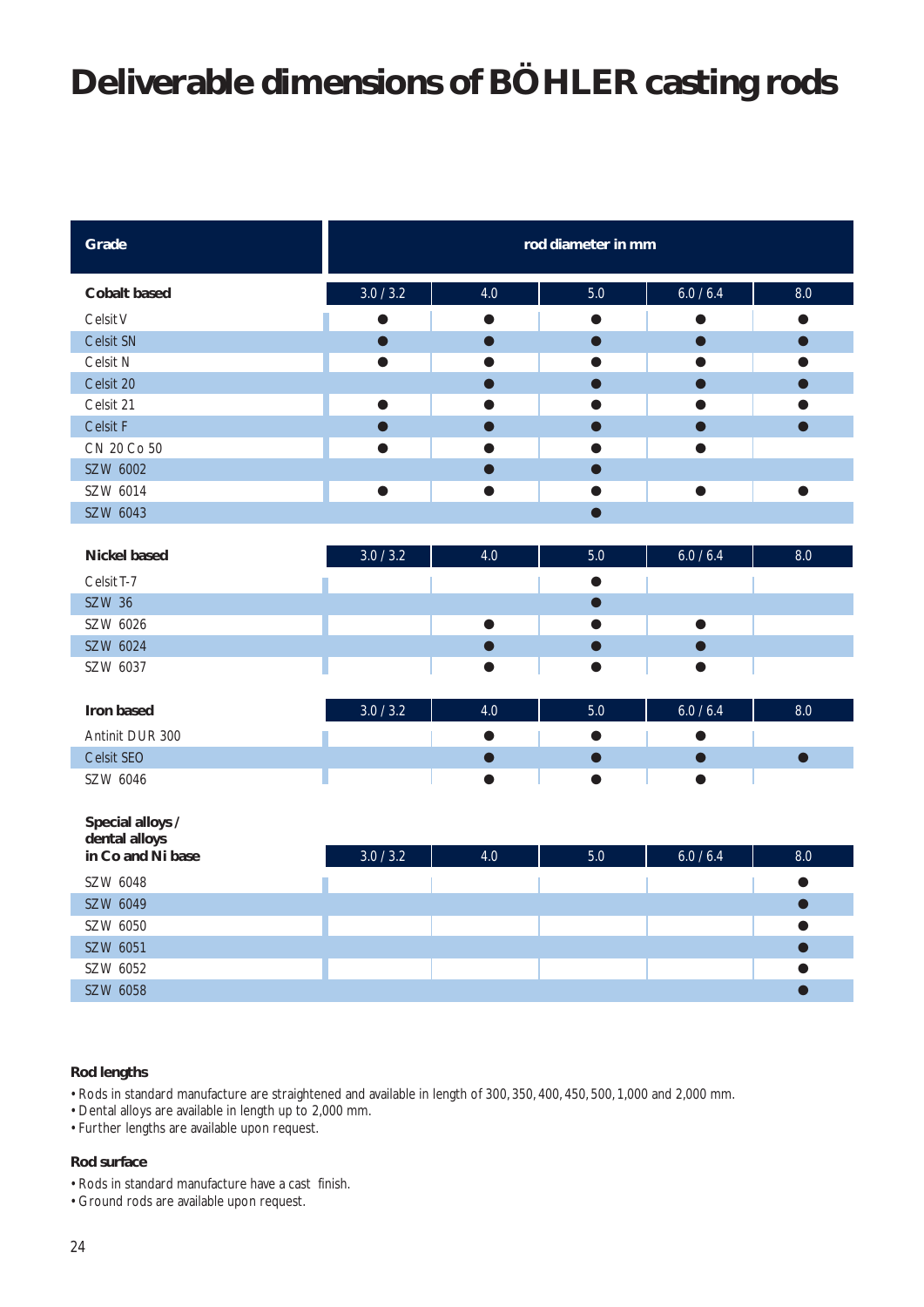## **Reference values for weld metal hardness at room temperature and for elevated temperature hardness of the pure weld metal**

|                     | <b>HRC</b> |       |                                           |     |                 |        |        |               |     |     |               |
|---------------------|------------|-------|-------------------------------------------|-----|-----------------|--------|--------|---------------|-----|-----|---------------|
| Grade               | at RT      |       | elevated temperature hardness in HV 10 at |     |                 |        |        |               |     |     |               |
|                     |            | 20 °C | 100 $^{\circ}$ C                          |     | $200 °C$ 300 °C | 400 °C | 500 °C | 600 °C 700 °C |     |     | 800 °C 900 °C |
| Celsit V,  V-P      | 41         | 410   | 394                                       | 344 | 330             | 322    | 311    | 272           | 197 | 180 | 152           |
| Celsit SN,  SN-P    | 48         | 485   | 447                                       | 412 | 401             | 388    | 368    | 357           | 333 | 285 | 230           |
| Celsit N,  N-P      | 53         | 626   | 605                                       | 571 | 523             | 487    | 451    | 445           | 386 | 304 | 263           |
| Celsit 20           | 56         |       |                                           |     |                 |        |        |               |     |     |               |
| Celsit 21,  21-P    | 32         | 325   | 291                                       | 271 | 254             | 239    | 222    | 201           | 186 | 166 | 150           |
| Celsit FN-P         | 43         |       |                                           |     |                 |        |        |               |     |     |               |
| Celsit F,  F-P      | 45         | 446   | 442                                       | 400 | 355             | 333    | 315    | 304           | 295 | 271 | 228           |
| CN 20 Co 50,  - P   | 230 HB     |       |                                           |     |                 |        |        |               |     |     |               |
| Coborit 45-P        | 45         | 447   | 447                                       | 428 | 409             | 390    | 361    | 295           | 238 | 271 |               |
| Coborit 50-P        | 50         |       |                                           |     |                 |        |        |               |     |     |               |
| Coborit 60-P        | 60         | 760   | 740                                       | 700 | 650             | 580    | 500    | 420           | 225 |     |               |
| SZW 6002            | 53         |       |                                           |     |                 |        |        |               |     |     |               |
| SZW 6014            | 46         |       |                                           |     |                 |        |        |               |     |     |               |
| SZW 6043            | 54         |       |                                           |     |                 |        |        |               |     |     |               |
| Celsit T-7          | 47         |       |                                           |     |                 |        |        |               |     |     |               |
| Niborit 20-P        | 42         |       |                                           |     |                 |        |        |               |     |     |               |
| Niborit 4-P         | 40         | 400   | 388                                       | 377 | 366             | 344    | 285    | 222           | 120 |     |               |
| Niborit 45-P        | 45         |       |                                           |     |                 |        |        |               |     |     |               |
| Niborit 5-P         | 50         | 540   | 515                                       | 471 | 447             | 420    | 380    | 280           | 138 |     |               |
| SZW 5029            | 55         |       |                                           |     |                 |        |        |               |     |     |               |
| Niborit 6-P         | 60         | 740   | 674                                       | 657 | 626             | 580    | 502    | 368           | 170 |     |               |
| Niborit 7-P         | 62         |       |                                           |     |                 |        |        |               |     |     |               |
| Nibasit Al 5-P      | Bond layer |       |                                           |     |                 |        |        |               |     |     |               |
| Nibasit Cr 20-P     | 170 HB     |       |                                           |     |                 |        |        |               |     |     |               |
| NiCr70Nb-P          | 170 HB     |       |                                           |     |                 |        |        |               |     |     |               |
| Nibasit P 60-P      | 240 HV     |       |                                           |     |                 |        |        |               |     |     |               |
| SZW 36              | 250 HV     |       |                                           |     |                 |        |        |               |     |     |               |
| SZW 6026            | 54         |       |                                           |     |                 |        |        |               |     |     |               |
| SZW 6024            | 58         |       |                                           |     |                 |        |        |               |     |     |               |
| SZW 6037            | 50         |       |                                           |     |                 |        |        |               |     |     |               |
| <b>KW 40-P</b>      | 44-55      |       |                                           |     |                 |        |        |               |     |     |               |
| KWA-P               | $20 - 40$  |       |                                           |     |                 |        |        |               |     |     |               |
| SKWAM-P             | $30 - 55$  |       |                                           |     |                 |        |        |               |     |     |               |
| <b>AS 4-P</b>       | 170 HB     |       |                                           |     |                 |        |        |               |     |     |               |
| AS 4-P/LC           | 170 HB     |       |                                           |     |                 |        |        |               |     |     |               |
| A7CN-P              | 170 HB     |       |                                           |     |                 |        |        |               |     |     |               |
| Antinit DUR 300, -P | 30         | 420   | 381                                       | 351 | 326             | 278    |        |               |     |     |               |
| Ledurit 40-P        | 43         |       |                                           |     |                 |        |        |               |     |     |               |
| Celsit SEO,  - P    | 57         | 650   | 650                                       | 650 | 526             | 428    | 435    | 335           | 238 | 222 | 141           |
| Super DUR WC-P      | $>60$      |       |                                           |     |                 |        |        |               |     |     |               |
| DURW 6 Ni-P         | $>60$      |       |                                           |     |                 |        |        |               |     |     |               |

#### **Remark**

The hardness values given are valid for the alloy type independently of the product form or the coating processes.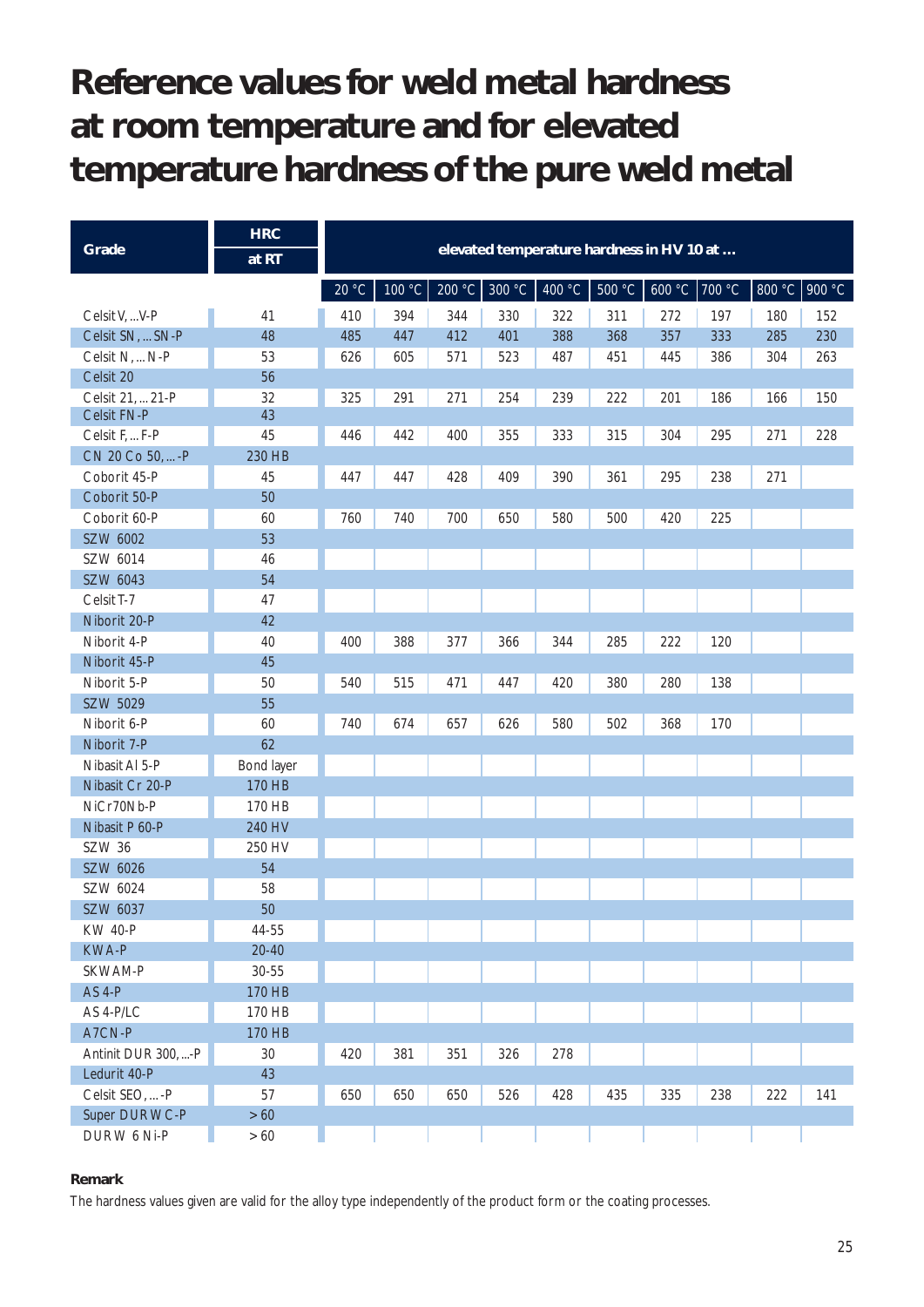# **Physical properties**

### Thermal expansion

| Grade               | Thermal expansion in 10 <sup>-6</sup> m/m °C<br>at temperatures (°C) |        |        |        |        |        |            |        |            |
|---------------------|----------------------------------------------------------------------|--------|--------|--------|--------|--------|------------|--------|------------|
|                     | $20 - 100$                                                           | 20-200 | 20-300 | 20-400 | 20-500 | 20-600 | $20 - 700$ | 20-800 | $20 - 900$ |
| Celsit V,  V-P      | 11.9                                                                 | 13.5   | 14.0   | 14.4   | 14.7   | 15.3   | 15.8       | 16.0   | 16.1       |
| Celsit SN,  SN-P    | 11.3                                                                 | 12.5   | 12.9   | 13.3   | 13.7   | 14.2   | 15.0       | 15.1   | 15.3       |
| Celsit N,  N-P      | 11.1                                                                 | 11.6   | 12.3   | 12.8   | 13.0   | 13.3   | 14.0       | 14.4   | 14.6       |
| Celsit 21,  21-P    | 11.3                                                                 | 12.3   | 13.0   | 13.6   | 14.0   | 14.3   | 14.9       | 15.2   | 15.5       |
| Celsit F F-P        | 11.5                                                                 | 12.6   | 13.0   | 13.2   | 13.5   | 13.9   | 14.5       | 14.9   | 15.4       |
| Coborit 45-P        | 9.7                                                                  | 10.8   | 11.9   | 12.3   | 12.8   | 13.4   | 13.8       | 14.1   |            |
| Coborit 60-P        | 11.5                                                                 | 13.6   | 14.2   | 14.9   | 15.2   | 15.5   | 15.9       | 16.7   |            |
| Niborit 4-P         | 11.4                                                                 | 12.7   | 12.9   | 13.3   | 13.5   | 13.9   | 14.5       | 14.9   | 15.4       |
| Niborit 5-P         | 11.4                                                                 | 12.1   | 12.2   | 12.5   | 12.7   | 12.9   | 13.4       | 13.8   | 14.2       |
| Niborit 6-P         | 11.0                                                                 | 11.6   | 12.0   | 12.3   | 12.5   | 12.8   | 13.1       | 13.5   | 14.0       |
| <b>KW 40-P</b>      | 10.5                                                                 | 11.0   | 11.0   | 11.5   | 12.0   |        |            |        |            |
| <b>KWA-P</b>        | 10.0                                                                 | 10.0   | 10.5   | 10.5   | 11.0   |        |            |        |            |
| SKWAM-P             | 10.5                                                                 | 11.0   | 11.0   |        | 12.0   |        |            |        |            |
| <b>AS 4-P</b>       | 16.5                                                                 | 17.5   | 17.5   | 18.5   | 18.5   |        |            |        |            |
| A7CN-P              |                                                                      |        |        |        | 18.0   |        |            |        |            |
| Antinit DUR 300, -P |                                                                      |        |        |        |        | 15.7   |            |        |            |
| Celsit SEO,  - P    | 11.3                                                                 | 12.5   | 13.1   | 13.3   | 13.5   | 13.6   | 14.4       | 14.5   | 14.5       |

### Specific gravity, melting range and heat conductivity

|                     | <b>Specific gravity</b> | <b>Melting range</b> | Heat conductivity |      |
|---------------------|-------------------------|----------------------|-------------------|------|
| Grade               | g/cm <sup>3</sup>       | $\rm ^{\circ}C$      | $\mathsf{P}$      | W/mK |
| Celsit V,  V-P      | 8.30                    | 1240 - 1340          | 2264 - 2444       | 15.0 |
| Celsit SN,  SN-P    | 8.40                    | 1220 - 1310          | 2228 - 2390       | 15.0 |
| Celsit N,  N-P      | 8.70                    | 1230 - 1290          | 2246 - 2354       | 15.0 |
| Celsit 21,  21-P    | 8.35                    | 1360 - 1405          | 2480 - 2561       |      |
| Celsit F.  F-P      | 8.40                    | 1230 - 1290          | 2246 - 2354       |      |
| CN 20 Co 50,  - P   | 9.15                    | 1345 - 1395          | 2453 - 2543       | 10.5 |
| Coborit 45-P        | 8.30                    | 1080 - 1150          | 1976 - 2102       |      |
| Coborit 50-P        | 8.30                    | 1040 - 1120          | 1904 - 2048       |      |
| Coborit 60-P        | 8.40                    | 1005 - 1210          | 1841 - 2210       |      |
| Niborit 4-P         | 8.20                    | 1000 - 1150          | 1832 - 2102       |      |
| Niborit 45-P        | 8.20                    | 990 - 1130           | 1814 - 2065       |      |
| Niborit 5-P         | 8.10                    | 980 - 1070           | 1796 - 1958       |      |
| Niborit 6-P         | 7.90                    | 960 - 1030           | 1760 - 1886       |      |
| <b>KW 40-P</b>      | 7.70                    |                      |                   | 30.0 |
| <b>KWA-P</b>        | 7.70                    | 1476 - 1501          | 2689 - 2734       | 25.0 |
| <b>SKWAM-P</b>      | 7.70                    | 1435 - 1470          | $2615 - 2678$     | 25.0 |
| AS 4-P              | 7.80                    | 1412 - 1441          | 2574 - 2626       | 15.0 |
| A7CN-P              | 7.90                    |                      |                   | 15.0 |
| Antinit DUR 300, -P | 7.80                    | 1360 - 1390          | 2480 - 2534       |      |
| Celsit SEO,  - P    | 7.50                    | 1230 - 1325          | 2246 - 2417       |      |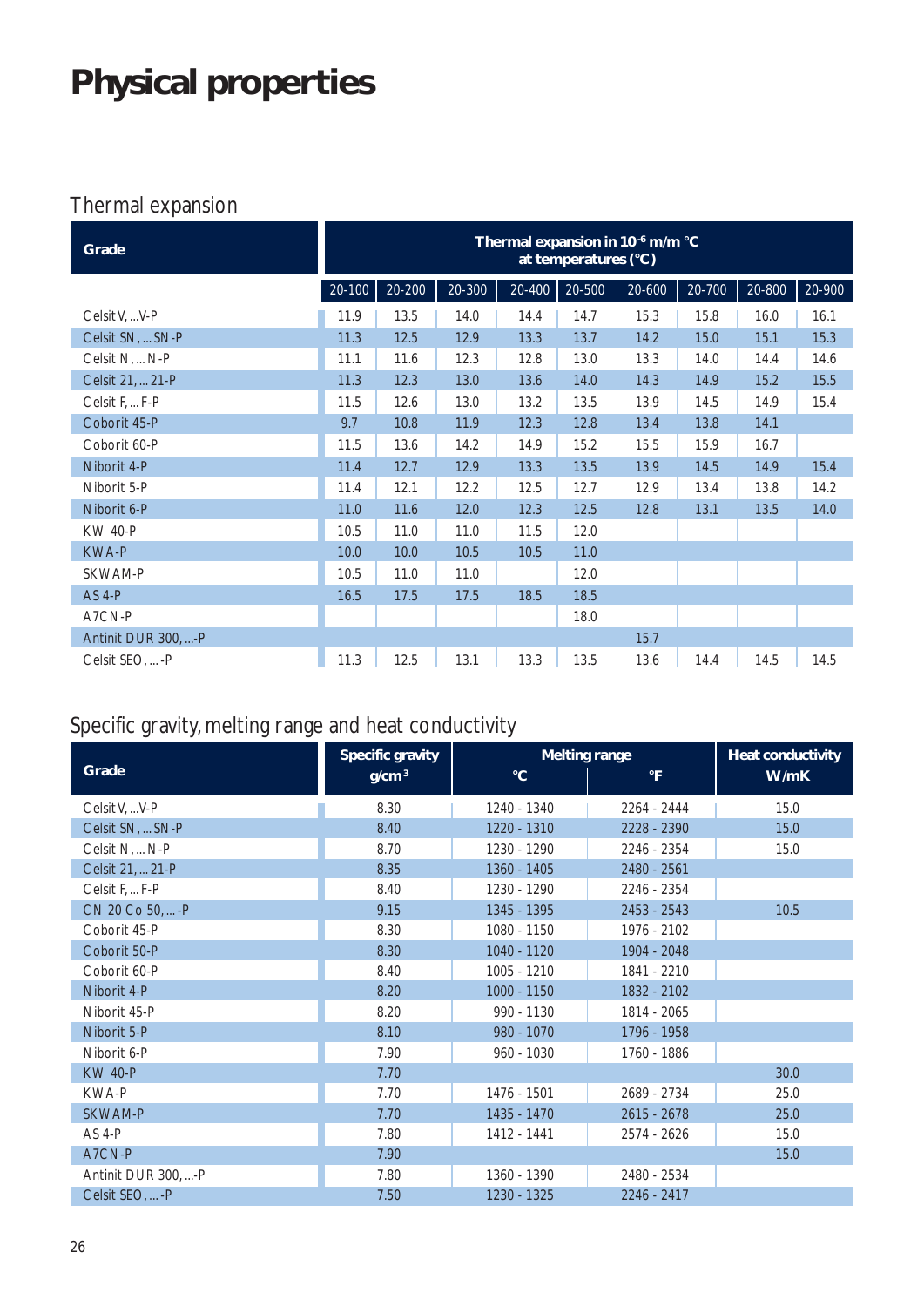## **Properties of hardfacing and coatings with BÖHLER metal powders and casting rods**

| Grade               | <b>Adhesive</b><br>wear | <b>Abrasive</b><br>wear | Impact<br>stress | Corrosion | Inter-<br>crystalline<br>corrosion | Heat-<br>resistant | High<br>temperature<br>resistant | Resistance<br>to thermal<br>shocks | Magnetic |
|---------------------|-------------------------|-------------------------|------------------|-----------|------------------------------------|--------------------|----------------------------------|------------------------------------|----------|
| Celsit V,  V-P      | $\bullet$               |                         | $\bullet$        |           | $\bullet$                          | $\bullet$          |                                  |                                    |          |
| Celsit SN,  SN-P    | $\bullet$               | $\bullet$               | $\bullet$        | $\bullet$ |                                    | $\bullet$          |                                  |                                    |          |
| Celsit N,  N-P      |                         |                         |                  |           |                                    | $\bullet$          |                                  |                                    |          |
| Celsit 20           |                         |                         |                  |           |                                    | D                  |                                  |                                    |          |
| Celsit 21,  21-P    |                         |                         | O                |           | $\bullet$                          |                    |                                  |                                    |          |
| Celsit FN-P         |                         |                         | ●                |           |                                    | $\bullet$          |                                  |                                    |          |
| Celsit F,  F-P      |                         |                         |                  |           |                                    |                    |                                  |                                    |          |
| CN 20 Co 50,  - P   |                         |                         |                  |           | $\bullet$                          | $\bullet$          |                                  |                                    |          |
| Coborit 45-P        |                         |                         | O                |           |                                    |                    |                                  |                                    |          |
| Coborit 50-P        |                         | $\bullet$               |                  |           |                                    |                    |                                  |                                    |          |
| Coborit 60-P        | ●                       |                         |                  |           |                                    |                    |                                  |                                    |          |
| SZW 6002            |                         |                         | $\bullet$        |           |                                    | $\bullet$          |                                  |                                    |          |
| SZW 6014            |                         |                         |                  |           |                                    |                    |                                  |                                    |          |
| SZW 6043            |                         | $\bullet$               | ●                |           | $\bullet$                          | $\bullet$          |                                  |                                    |          |
| Niborit 20-P        |                         |                         |                  |           |                                    |                    |                                  |                                    |          |
| Niborit 4-P         |                         |                         |                  |           |                                    |                    |                                  |                                    |          |
| Niborit 45-P        |                         |                         |                  |           |                                    |                    |                                  |                                    |          |
| Niborit 5-P         |                         | $\blacksquare$          | $\bullet$        |           |                                    |                    |                                  |                                    |          |
| SZW 5029            | ●                       |                         |                  |           |                                    |                    |                                  |                                    |          |
| Niborit 6-P         | ●                       |                         |                  |           |                                    |                    |                                  |                                    |          |
| Niborit 7-P         |                         |                         |                  |           |                                    |                    |                                  |                                    |          |
| Nibasit Al 5-P      |                         |                         |                  |           |                                    |                    |                                  |                                    |          |
| Nibasit Cr 20-P     |                         |                         |                  |           | O                                  |                    |                                  |                                    |          |
| NiCr70Nb-P          | n i                     |                         |                  |           | $\bullet$                          | $\bullet$          |                                  |                                    |          |
| Nibasit P 60-P      |                         |                         |                  |           |                                    |                    |                                  |                                    |          |
| Celsit T-7          |                         | $\bullet$               | $\bullet$        |           | $\bullet$                          | $\bullet$          |                                  |                                    |          |
| SZW 36              |                         |                         |                  |           |                                    | $\bullet$          | n                                |                                    |          |
| SZW 6026            |                         |                         |                  |           |                                    |                    |                                  |                                    |          |
| SZW 6024            |                         |                         |                  |           |                                    |                    |                                  |                                    |          |
| SZW 6037            | ●                       | $\bullet$               | $\bullet$        |           |                                    |                    |                                  |                                    |          |
| <b>KW 40-P</b>      |                         |                         |                  |           |                                    |                    |                                  |                                    |          |
| <b>KWA-P</b>        |                         |                         | $\bullet$        | O         | $\bullet$                          |                    |                                  |                                    |          |
| SKWAM-P             |                         |                         |                  |           |                                    |                    |                                  |                                    |          |
| <b>AS 4-P</b>       |                         |                         |                  |           |                                    |                    |                                  |                                    |          |
| AS 4-P/LC           |                         |                         |                  |           | $\bullet$                          |                    |                                  |                                    |          |
| A7CN-P              |                         |                         | $\bullet$        |           |                                    |                    |                                  |                                    |          |
| Antinit DUR 300, -P | $\bullet$               |                         |                  | $\bullet$ | $\bullet$                          | $\bullet$          | $\bullet$                        |                                    |          |
| Ledurit 40-P        | $\bullet$               | $\bullet$               | $\bullet$        | $\bullet$ |                                    |                    | $\bullet$                        |                                    |          |
| Celsit SEO,  - P    |                         | $\bullet$               |                  |           |                                    |                    |                                  |                                    |          |
| SZW 5033            |                         |                         | ●                | $\bullet$ |                                    | D                  |                                  |                                    |          |
| SZW 6046            |                         |                         | O                |           |                                    | $\bullet$          |                                  |                                    |          |
| Super DUR WC-P      |                         |                         |                  |           |                                    |                    |                                  |                                    |          |
| Super DUR W 6 Ni-P  |                         |                         | ●                |           |                                    |                    |                                  |                                    |          |

● = stable / yes **\***The corrosion resistance depends essentially on medium and temperature (see table on the next page).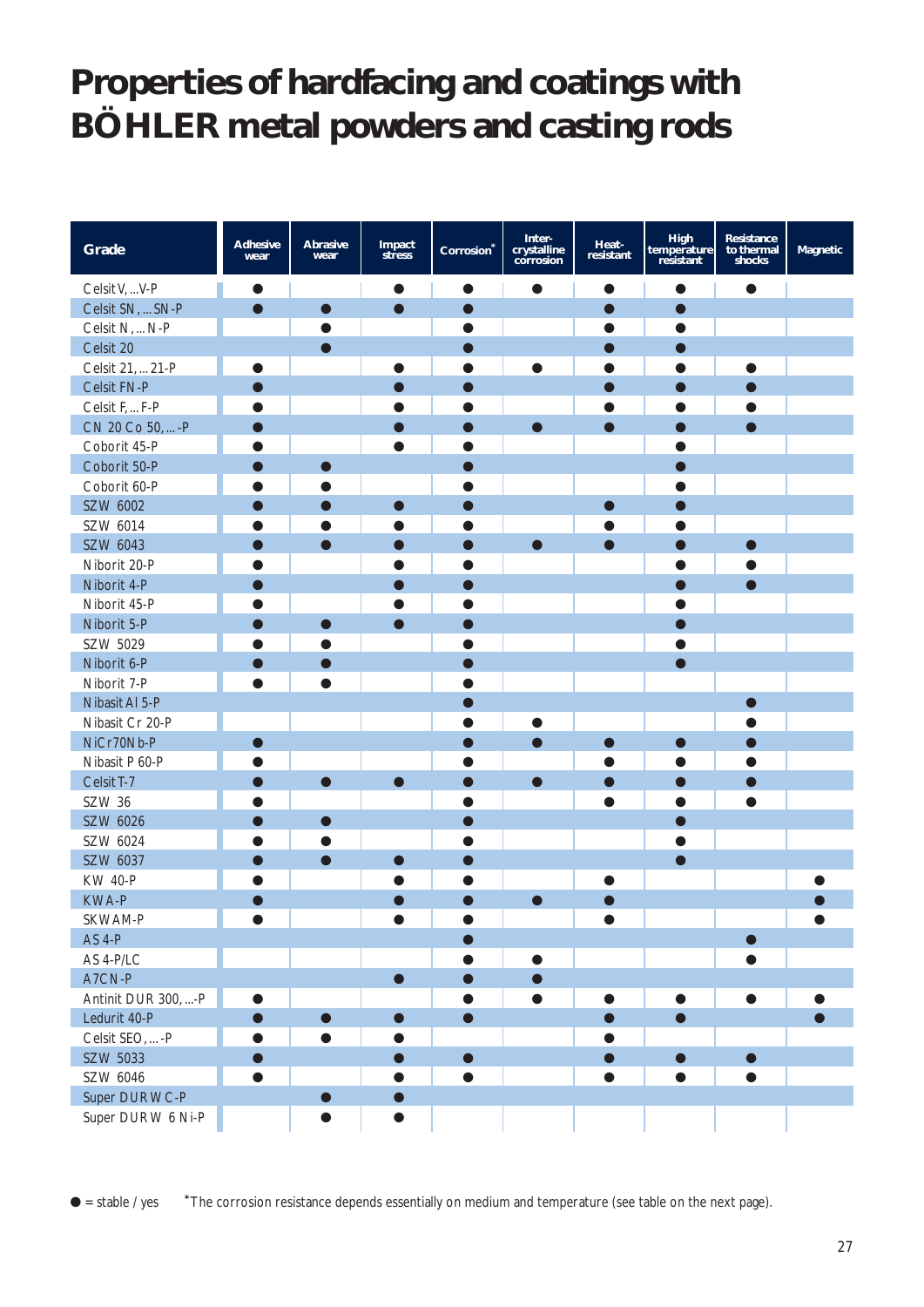# **Corrosion behaviour of BÖHLER metal powders and casting rods**

| Corrosion<br>medium                                 | Concentration Temperature<br>% by weight cc |                       | Celsit 21                                    | <b>Celsit V</b>                            | <b>Celsit SN</b>                                   | <b>Celsit N</b>                              | Niborit 4                                      | Niborit 6                                          |
|-----------------------------------------------------|---------------------------------------------|-----------------------|----------------------------------------------|--------------------------------------------|----------------------------------------------------|----------------------------------------------|------------------------------------------------|----------------------------------------------------|
| Phosphoric acid<br>$H_3PO_4$                        | $10$<br>85<br>10                            | RT<br>RT<br>65        |                                              | 1<br>$\mathbf{1}$<br>1                     |                                                    | 1<br>$\mathbf{1}$<br>$\mathbf{1}$            |                                                | $\overline{2}$<br>$\overline{2}$<br>$\overline{4}$ |
| Nitric acid<br>HNO <sub>3</sub>                     | 10<br>70<br>10                              | RT<br>RT<br>65        | $\mathbf{1}$                                 | $\mathbf{1}$<br>$\mathbf{1}$<br>$\sqrt{2}$ | $\mathbf{1}$<br>1<br>$\mathbf{1}$                  | $\mathbf{1}$<br>$\mathbf{1}$<br>$\mathbf{1}$ | $\overline{4}$<br>$\overline{4}$<br>$\sqrt{4}$ | $\overline{4}$<br>$\overline{4}$<br>$\overline{4}$ |
| Sulphuric acid<br>$H_2SO_4$                         | 10<br>$90\,$<br>$10$                        | RT<br>RT<br>65        | $\mathbf{1}$<br>$\mathbf{1}$<br>$\mathbf{1}$ | $\mathbf{1}$<br>$\sqrt{2}$<br>4            | 1<br>$\mathbf{1}$<br>4                             | $\mathbf{1}$<br>$\mathbf{1}$<br>$\mathbf{1}$ | $\mathfrak{Z}$<br>$\sqrt{4}$<br>$\overline{4}$ | $\overline{2}$<br>$\overline{4}$<br>$\overline{4}$ |
| Hydrochloric acid<br><b>HCL</b>                     | $\overline{5}$<br>37<br>10                  | RT<br>RT<br><b>ST</b> | $\mathbf{1}$<br>$\overline{2}$               | 3<br>$\overline{4}$<br>$\overline{4}$      | $\mathfrak{Z}$<br>$\overline{4}$<br>$\overline{4}$ | $\mathbf{1}$<br>$3 - 4$<br>$\overline{4}$    |                                                | $\overline{2}$                                     |
| Acetic acid<br>CH <sub>3</sub> COOH                 | 20<br>90<br>$30\,$                          | RT<br>RT<br><b>ST</b> | $\mathbf{1}$<br>$\mathbf{1}$<br>$\mathbf{1}$ | 1<br>1<br>$\mathbf{1}$                     | 1<br>1<br>$\mathbf{1}$                             | $\mathbf{1}$                                 | 4                                              | 4                                                  |
| Hydrofluoric acid<br><b>HF</b>                      | $\boldsymbol{6}$<br>40                      | RT<br><b>ST</b>       |                                              | $\sqrt{4}$                                 | $\overline{4}$                                     | $\sqrt{2}$<br>$\sqrt{4}$                     |                                                |                                                    |
| Chromic acid                                        | 10<br>$10$                                  | RT<br>ST              |                                              | 1<br>4                                     |                                                    | $\mathbf{1}$<br>$\overline{4}$               |                                                | 1<br>$\sqrt{4}$                                    |
| Caustic soda lye<br><b>NaOH</b>                     | 10<br>40<br>$\overline{5}$                  | RT<br>RT<br><b>ST</b> |                                              | $\mathbf{1}$<br>$\mathbf{1}$               | $\overline{1}$                                     | $\mathbf{1}$<br>$\mathbf{1}$                 |                                                | $\mathbf{1}$<br>$\mathbf{1}$                       |
| Copper chloride<br>CuCl <sub>2</sub>                | $\sqrt{2}$<br>10                            | RT<br>RT              |                                              | 1<br>1                                     |                                                    | $\mathbf{1}$<br>1                            |                                                |                                                    |
| Ferric chloride<br>FeCl <sub>3</sub>                | $\overline{2}$                              | RT                    |                                              | $\mathbf{1}$                               | $\overline{1}$                                     | $\mathbf{1}$                                 |                                                |                                                    |
| Ammonium nitrate<br>NH <sub>4</sub> NO <sub>3</sub> | $10$                                        |                       | $\mathbf{1}$                                 |                                            | $\mathbf{1}$                                       |                                              |                                                |                                                    |
| Strauss test                                        |                                             |                       | $\mathbf{1}$                                 | $\mathbf{1}$                               | $\overline{3}$                                     | $\mathbf{1}$                                 |                                                | $\overline{2}$                                     |

**Remark**

#### **Erosion rates**

| RT: Room temperature | $1 = 1$ q/m <sup>2</sup> Day       |  |
|----------------------|------------------------------------|--|
| ST: Boiling point    | $2 = 1 - 10$ g/m <sup>2</sup> Day  |  |
|                      | $3 = 11 - 25$ g/m <sup>2</sup> Day |  |
|                      | $4 = 25$ g/m <sup>2</sup> Day      |  |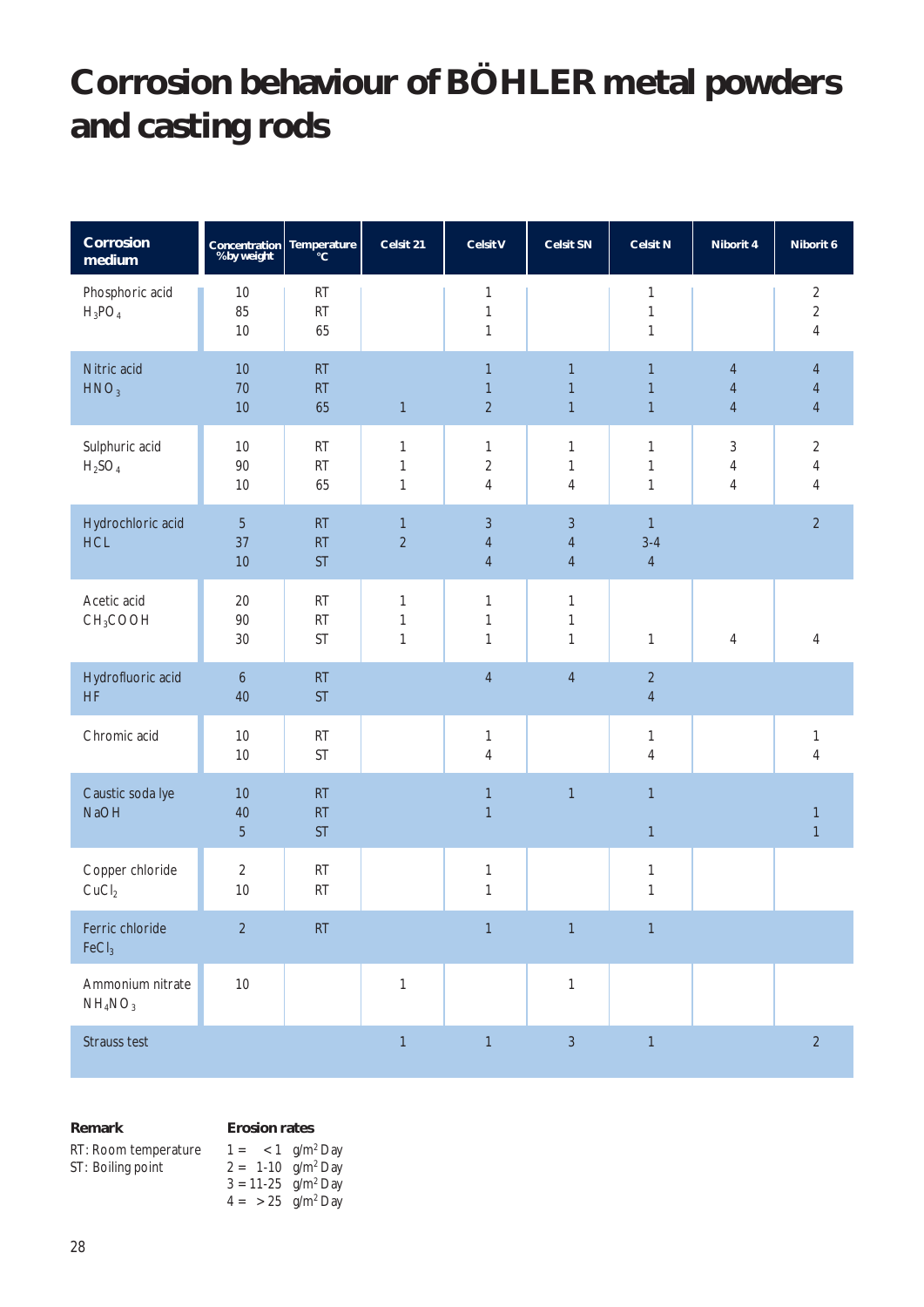# **Application of BÖHLER metal powders and casting rods**

| <b>Industry</b>                     | Parts for hardfacing or coating                                                                                           | Metal powder or casting rods                                                                                                                          |
|-------------------------------------|---------------------------------------------------------------------------------------------------------------------------|-------------------------------------------------------------------------------------------------------------------------------------------------------|
| Automotive/Vehicle<br>engineering   | Engine valves, seats                                                                                                      | Celsit FN-P, Celsit F-P, Celsit V-P, Celsit SN-P,<br>SZW 5033, Celsit F                                                                               |
| Shipbuilding                        | Engine valves, seats                                                                                                      | Celsit V-P, Celsit SN-P, Nibasit P 60-P, Celsit V,<br>Celsit SN, Celsit T-7, SZW 36, SZW 6002,<br>SZW 6024, SZW 6026, SZW 6043                        |
| <b>Glass industry</b>               | Press-press/blow-press dies, die plates,<br>press moulds                                                                  | Niborit 4-P, Niborit 20-P, Niborit 45-P                                                                                                               |
| <b>Power plants</b>                 | Valves, spindles, bushes, cones,<br>other wear parts                                                                      | Celsit V-P, Celsit SN-P, Celsit 21-P, Celsit V,<br>Celsit SN, Celsit 21, Antinit DUR 300-P, KWA-P,<br><b>SKWAM-P</b>                                  |
| Plastic industry                    | Barrel extruders, bushes                                                                                                  | Celsit V-P, Celsit SN-P, Celsit N-P, Niborit 5-P,<br>Celsit V, Celsit SN, Celsit N                                                                    |
| <b>Pumps/Fitting</b><br>engineering | Seat and guiding surfaces, cones, spindles,<br>other wear parts                                                           | Celsit V-P, Celsit SN-P, Celsit 21-P, KWA-P,<br>SKWAM-P, Celsit V, Celsit SN, Celsit 21                                                               |
| Wood/Paper<br>industry              | Motor saw rails, cutting rails and strips,<br>cutting knifes, agitator blades                                             | Celsit V-P, Celsit SN-P, Celsit N-P, Niborit 5-P,<br>Niborit 6-P, Celsit V, Celsit SN, Celsit N                                                       |
| <b>Steel/Metal</b><br>processing    | Transport rollers, guide rollers, hot shears,<br>grates, rolling mill rolls                                               | Celsit V-P, Celsit SN-P, Celsit N-P, Celsit 21-P,<br>Celsit SEO-P, Niborit 6-P, Coborit 60-P,<br>Celsit V, Celsit SN, Celsit N, Celsit 21, Celsit SEO |
| Agricultural                        | Plough blades, knifing discs, disc harrows                                                                                | Celsit SEO, Niborit 5-P, Niborit 6-P, Super DUR W-<br>6 Ni-P, Super DUR WC-P, Celsit SEO, SZW 6024                                                    |
| Cement/Mining/<br>Quarrying         | High-pressure dies, worm conveyors,<br>dredger teeth, single-blade cutters, crusher jaws,<br>grinding bodies, wear plates | Niborit 6-P, Celsit SEO-P, Super DUR WC-P,<br>Super DUR 6 Ni-P, Celsit SEO, SZW 6024                                                                  |
| Chemistry                           | Bushes, seat surfaces, rotor shafts, bearing and<br>sealing surfaces                                                      | AS4-P, Celsit 21-P, Celsit V-P, Celsit 21, Celsit V                                                                                                   |
| <b>Buffer material</b>              | When hardfacing the crack formation has to be<br>reduced by buffer layers                                                 | CN 20 Co 50-P, Celsit 21-P, NiCr70Nb-P, A7CN-P,<br>CN 20 Co 50, Celsit 21                                                                             |
| <b>Bond layer</b>                   | Bond layer for thermal spraying                                                                                           | Nibasit Al 5-P                                                                                                                                        |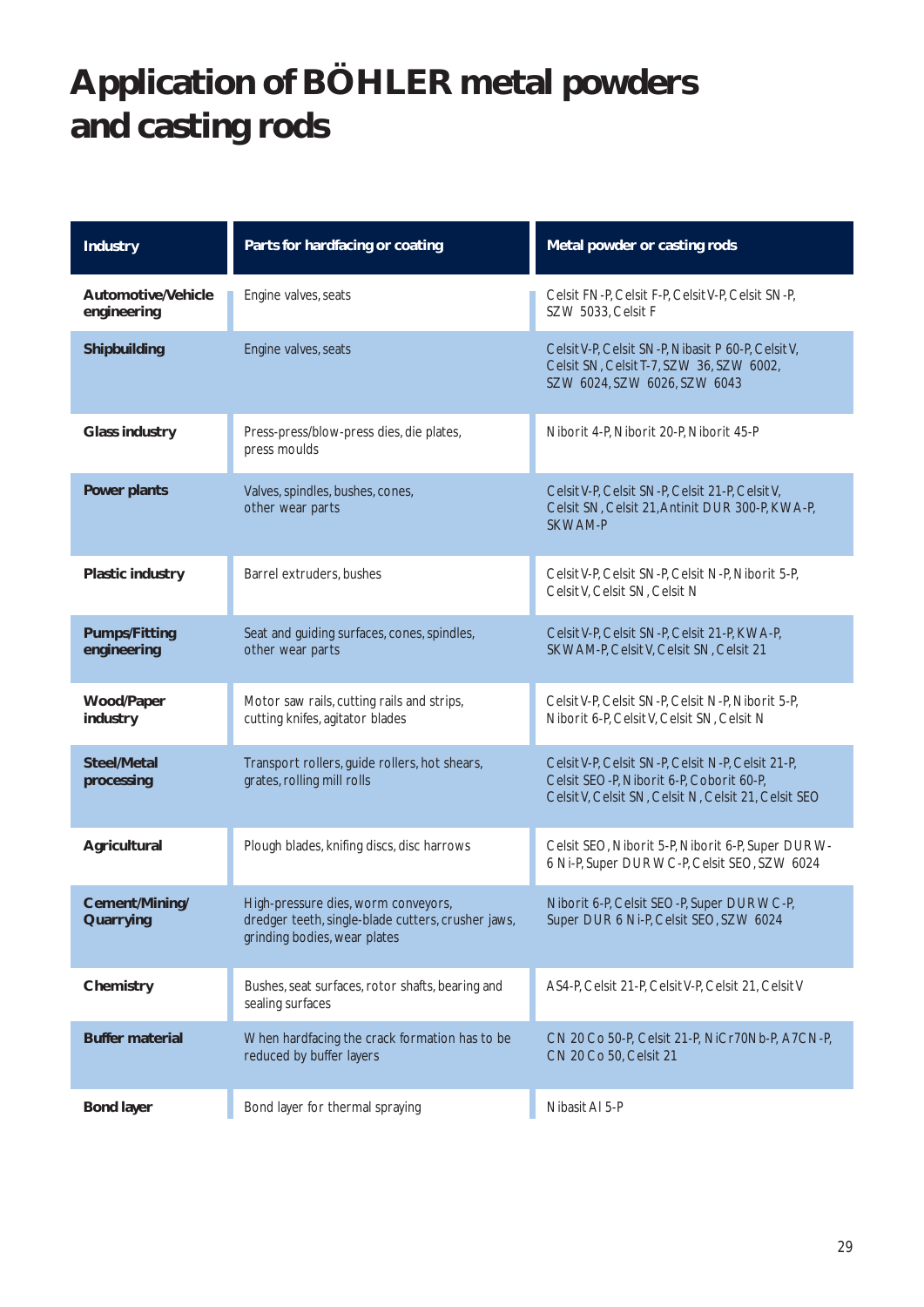# **Practical tips regarding hardfacing**

| <b>Problems</b>                       | <b>Causes</b>                                                                                                                                    | <b>Countermeasures</b>                                                                                                                                                                           |
|---------------------------------------|--------------------------------------------------------------------------------------------------------------------------------------------------|--------------------------------------------------------------------------------------------------------------------------------------------------------------------------------------------------|
| Lack of fusion                        | Welding parameter                                                                                                                                | Optimization of the welding parameters.                                                                                                                                                          |
| <b>Lack of sidewall</b><br>fusion     | Side walls too steeply, no radius                                                                                                                | Flat position with sidewall angle 30 - 45 ° turned<br>with radius of $(R 1 - 3)$ .                                                                                                               |
| Dimensional<br>accuracy               | Base material delivered ready measured or litt-<br>le record of detailed measures of the base<br>material.                                       | Edge construction (e.g. copper shoe), similar<br>welding material construction, buffering.                                                                                                       |
| <b>Shrinking or</b><br>distortion     | High welding stresses, high welding and<br>intermediate layer temperature, larger<br>number of layers.                                           | Welding positioner, number of layers as less as<br>possible, low welding and intermediate layer<br>temperature (if no cracks).                                                                   |
| <b>Crack formation</b>                | Very hard welding material, base material with a<br>large C content, low welding and intermediate<br>layer temperature, larger number of layers. | Buffering, base material with a low C content,<br>adjustment of the thermal expansions, high welding<br>and intermediate layer temperature, lower number<br>of layers, suitable welding process. |
| <b>Hot crack</b><br>formation         | Overheating of the weld pool, high welding and<br>intermediate layer temperature, analytical<br>pollutions, unwanted trace elements.             | Prevent overheating, low welding and intermediate<br>layer temperature, no analytical pollutions, no<br>unwanted trace elements.                                                                 |
| Pore formation                        | Overheating of the weld pool, analytical<br>pollutions, unwanted trace elements, flame<br>adjustment, reactions to the gas formation.            | No overheating of the weld pool, no analytical polluti-<br>ons, no unwanted trace elements, optimal flame<br>adjustment, no reactions to the gas formation.                                      |
| Oxide skin /<br><b>Slag formation</b> | Base material surface containing scale, oxide and<br>slag creator in the analysis (e.g. Al, Ti), shielding<br>gas not sufficient.                | Metallically clean base material surface, no oxide or<br>slag creators in the analysis, more shielding gas.                                                                                      |

Our technological department is at your disposal for further information or consultations.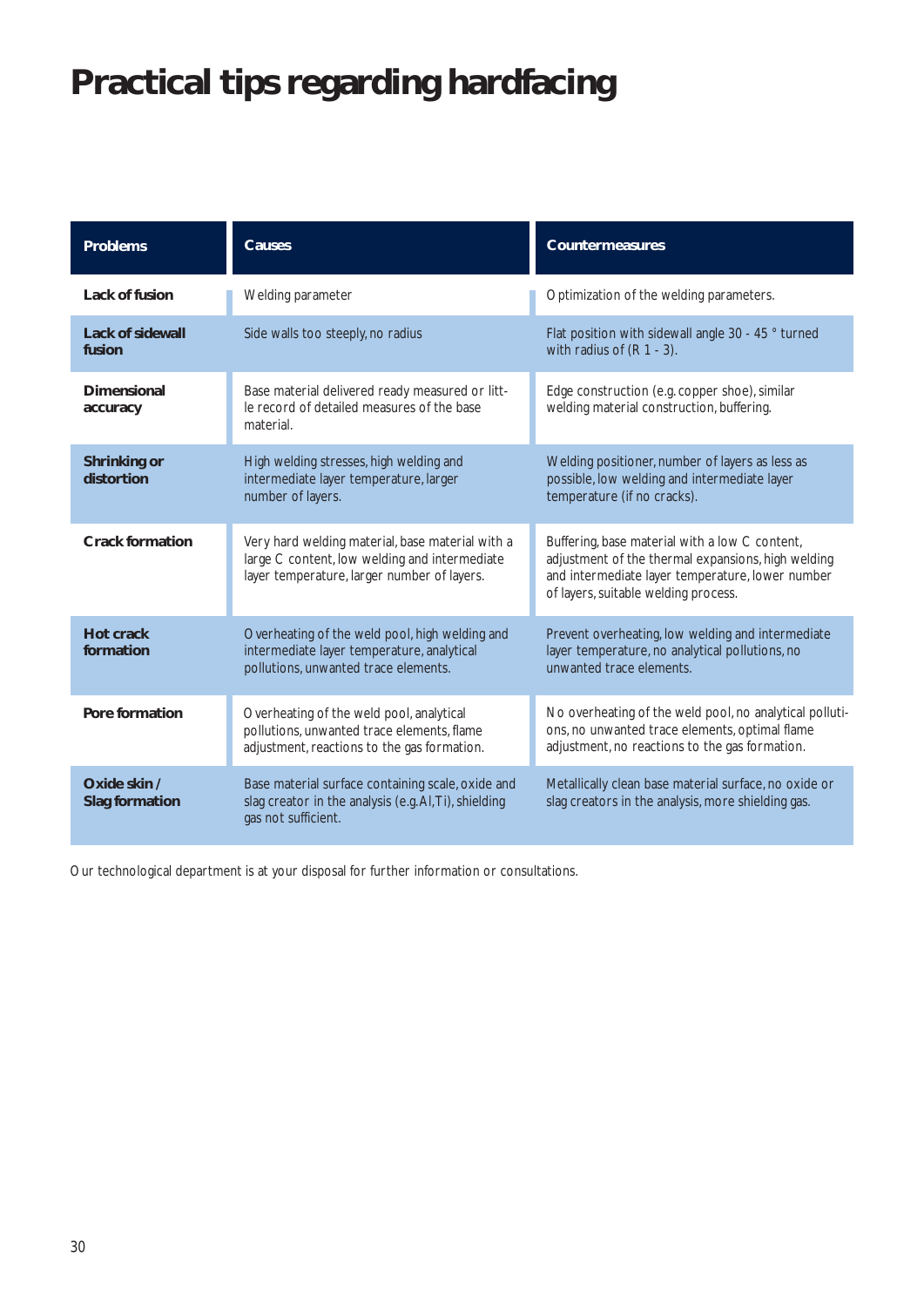Several engine valves processed by hardfacing with BÖHLER metal powders and casting rods.